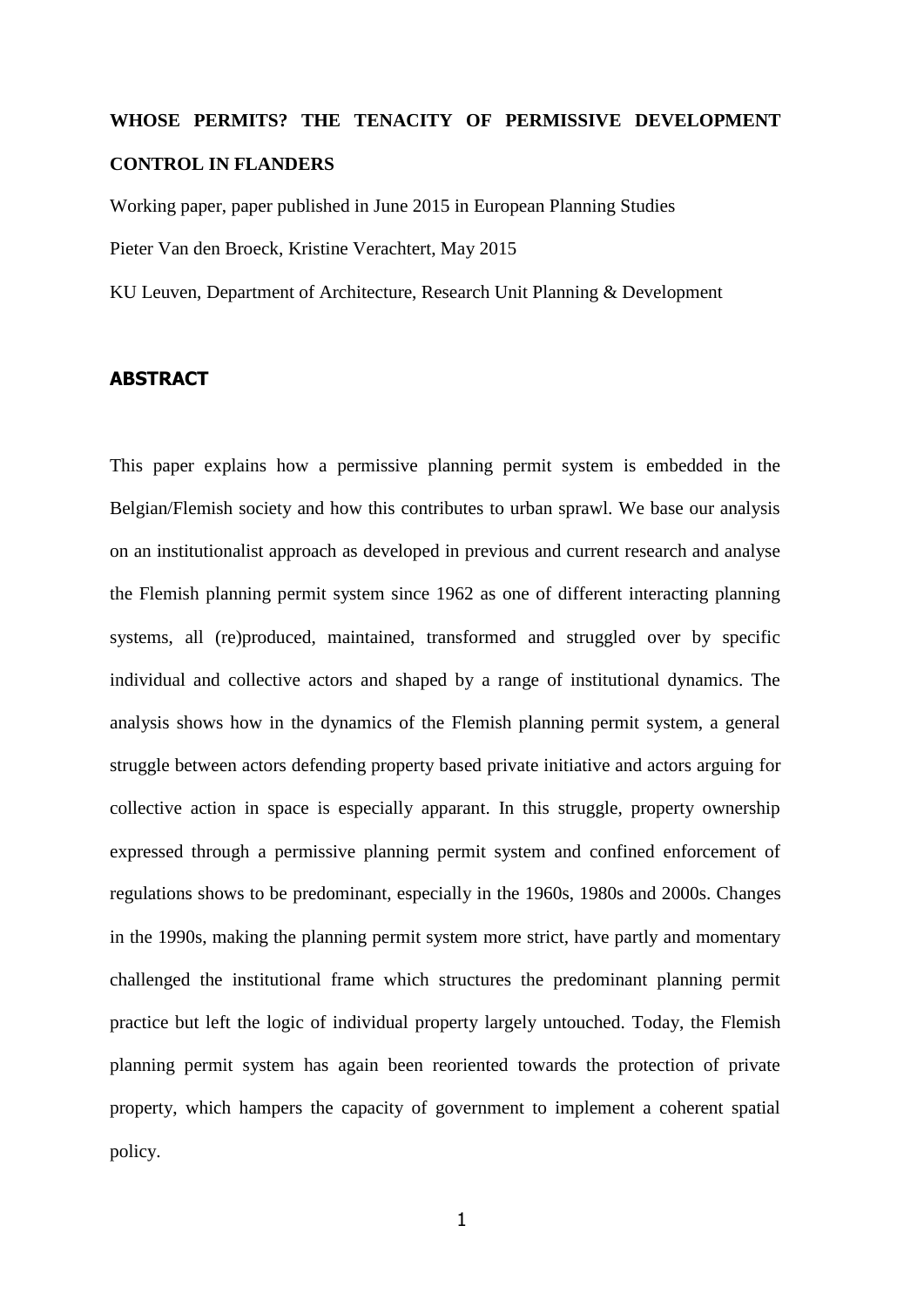Keywords: spatial planning system, planning permit, development control, institutionalism, strategic-relational approach

## **INTRODUCTION**

In the 1990s spatial planning in Flanders was quite broadly appreciated as an innovative policy domain by politicians, administrations, academics, practitioners, municipalities, and ngo's not only in the field of planning itself but also by the environmental movement, traffic planners, public policy scientists, urban designers etc. (Albrechts 1999, Albrechts 2001b, Van den Broeck 2008). Today however, the discourse is quite different. Spatial planning is claimed to lack public support, to have no strategic character and to hinder development (see e.g. Vlaams minister van financiën 2009). Complementary to previous work on the social production of Flemish planning [authors' own ref], in this paper we investigate these claims criticising strategic spatial planning by focussing on the role of the planning permit system as one of different interacting planning (sub)systems (planning permit system, structure planning, land use planning, regional development, project planning …) in Flanders, all (re)produced, maintained, transformed and struggled over by specific individual and collective actors and shaped by a range of institutional dynamics. We thus explain why the permit system and its enforcement function the way they do today, how and why they evolved like this, and how this impacts possible future developments. We base this analysis on an institutionalist approach as developed in previous and current research [author's own refs] and briefly described in section 2. In section 3 we give an overview of the evolution of the planning permit system, as produced by different actors and organised in different more or less consistent episodes.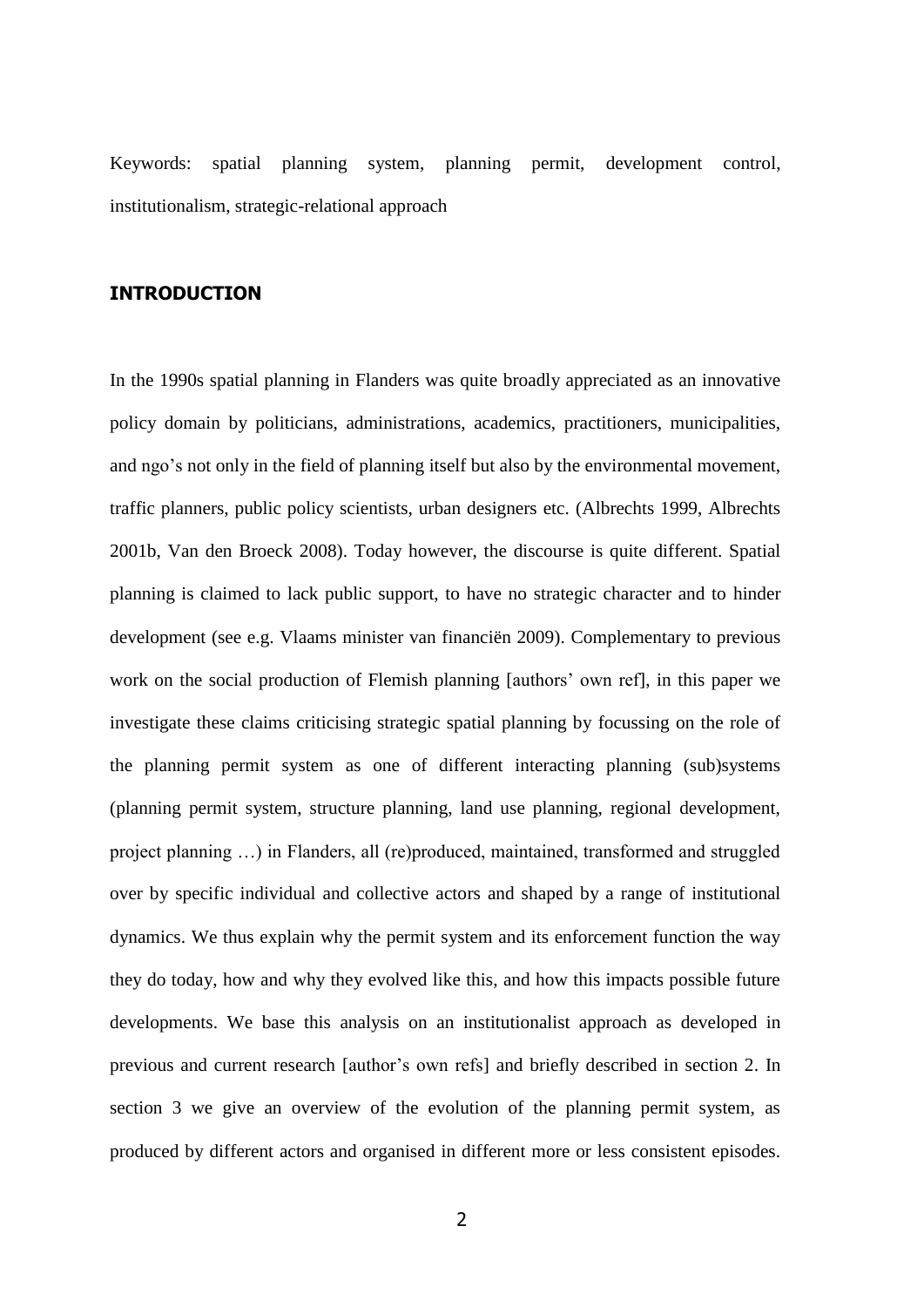Section 4 re-interpretes this evolution and explains how the planning permit system is deeply embedded in a range of Flemish institutions and their dynamics. As is summarised in section 5, the analysis thus shows how in the complex dynamics of the Flemish planning permit system, a general struggle between actors defending property based private initiative and actors arguing for collective action in space is especially apparant. In this struggle, property ownership expressed through a permissive planning permit system and confined enforcement of regulations shows to be predominant, especially in the 1960s, 1980s and 2000s. Today, following the international shift towards ideological neo-liberalism stressing market oriented policies and individualism, the Flemish planning permit system has again been reoriented towards the protection of private property, which hampers the capacity of government to implement a coherent spatial policy and collective spatial projects.

# **A STRATEGIC-RELATIONAL INSTITUTIONALIST APPROACH**

The planning permit system in Belgium/Flanders  $<sup>1</sup>$  has been covered extensively by</sup> various authors (Bouckaert and Dewaele 2000, Hubeau et al. 2007, Hubeau and Vandevyvere 2010 and many more in the Flemish legal journal TROS). This literature is however descriptive and mainly focuses on planning law, legal aspects of delivering planning permits and technical overviews of formalised planning instruments. In our research, we look at the evolution of the social forces that have driven the history of Belgian/Flemish spatial planning. We look at the history of the planning permit system, its key actors and the institutional dynamics the system is embedded in, which are dialectically interrelated.

1

<sup>1</sup> In 1980 spatial planning became a full competence of the Belgian regions. This triggered a gradual development of proper Flemish regulations and practices. But until today some aspects of the previous Belgian system are active.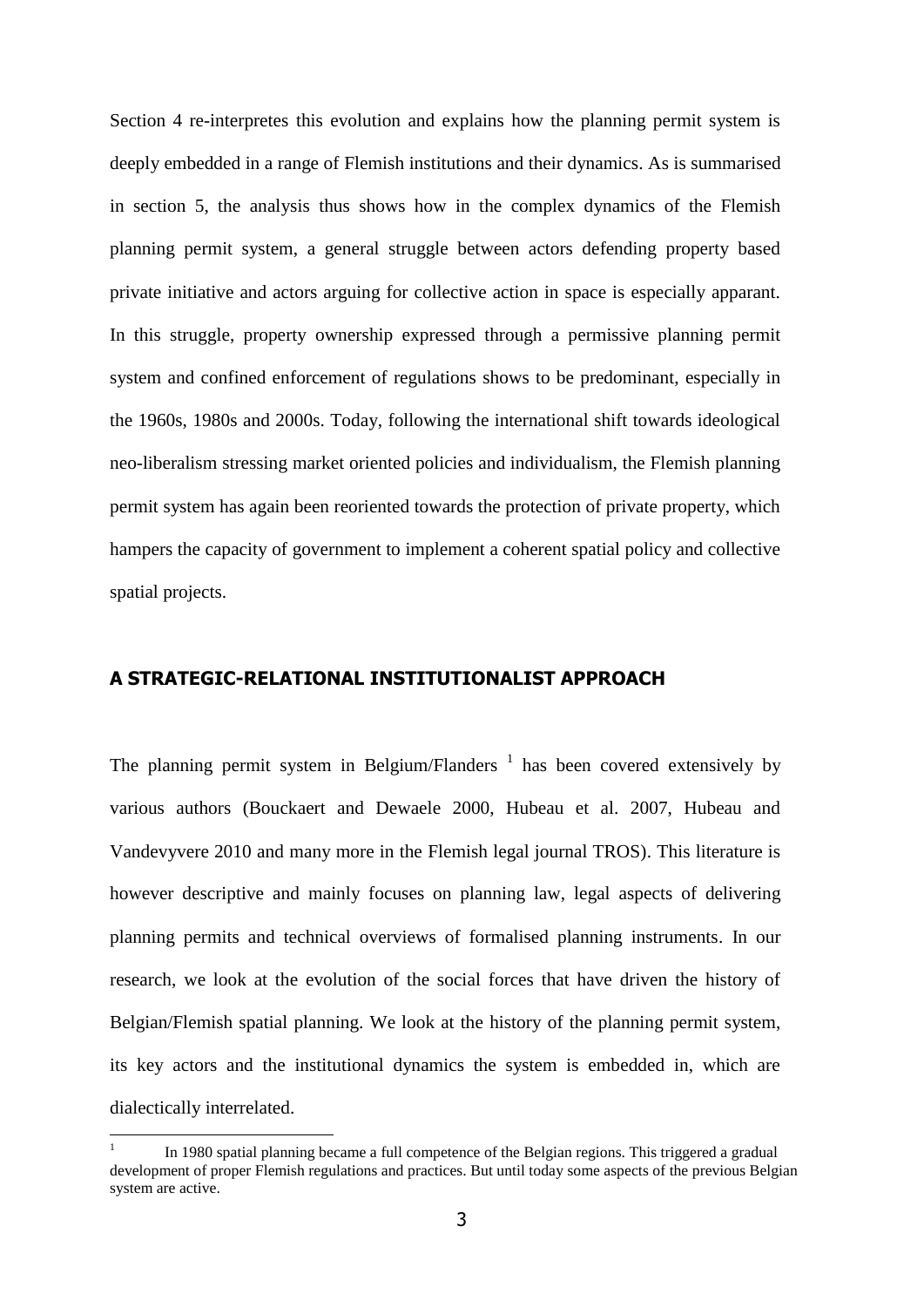To do this, we mobilise a strategic-relational institutionalist (SRI) perspective regarding planning as embedded in an 'institutional field' of both actants and their practices, and of institutions, expressed and examined in terms of each other - institutions in terms of action and action in terms of institutions [authors's own refs]. Institutions in this approach are more than (governmental) organisations. Institutions express routine behaviour and are more or less coherent sets of formal and informal routines, conventions, organisations, procedures, rules, sanctioning mechanisms etc which structure the strategies of the actors who (consciously or not) mobilise these institutions. Institutionalisation involves the 'fixing' (albeit temporarily) of certain ways of thinking and doing as accepted practices. Rather than focusing on institutions *in* planning, the SRI approach sees planning as an institutionalized practice, as 'a set of practices itself subject to processes of institutionalization' (Gualini 2001:51), guided not only by a technical rationality but by a multiplicity of social rationalities. A strategic-relational institutionalist perspective thus involves examining how - at any given time - particular institutions may privilege (but not determine) some actants, some actions, some strategies etc. over others in 'structurally inscribed strategic selectivities', and the ways - if any - in which actants take account of this differential privileging when choosing a course of action, 'structurally oriented strategic calculation' (Jessop 2001). The SRI perspective then focuses on the ways particular individual and collective actants succeed or fail to imbue their values and interests into institutional frames; how institutional frames embody compromises between different values and interests and concomitant power relations and who dominates these compromises; how these structurally inscribed values and interests and concomitant power structures in turn inform the behaviour of different planning actants and who benefits from this. Planning is thus deeply socio-political, not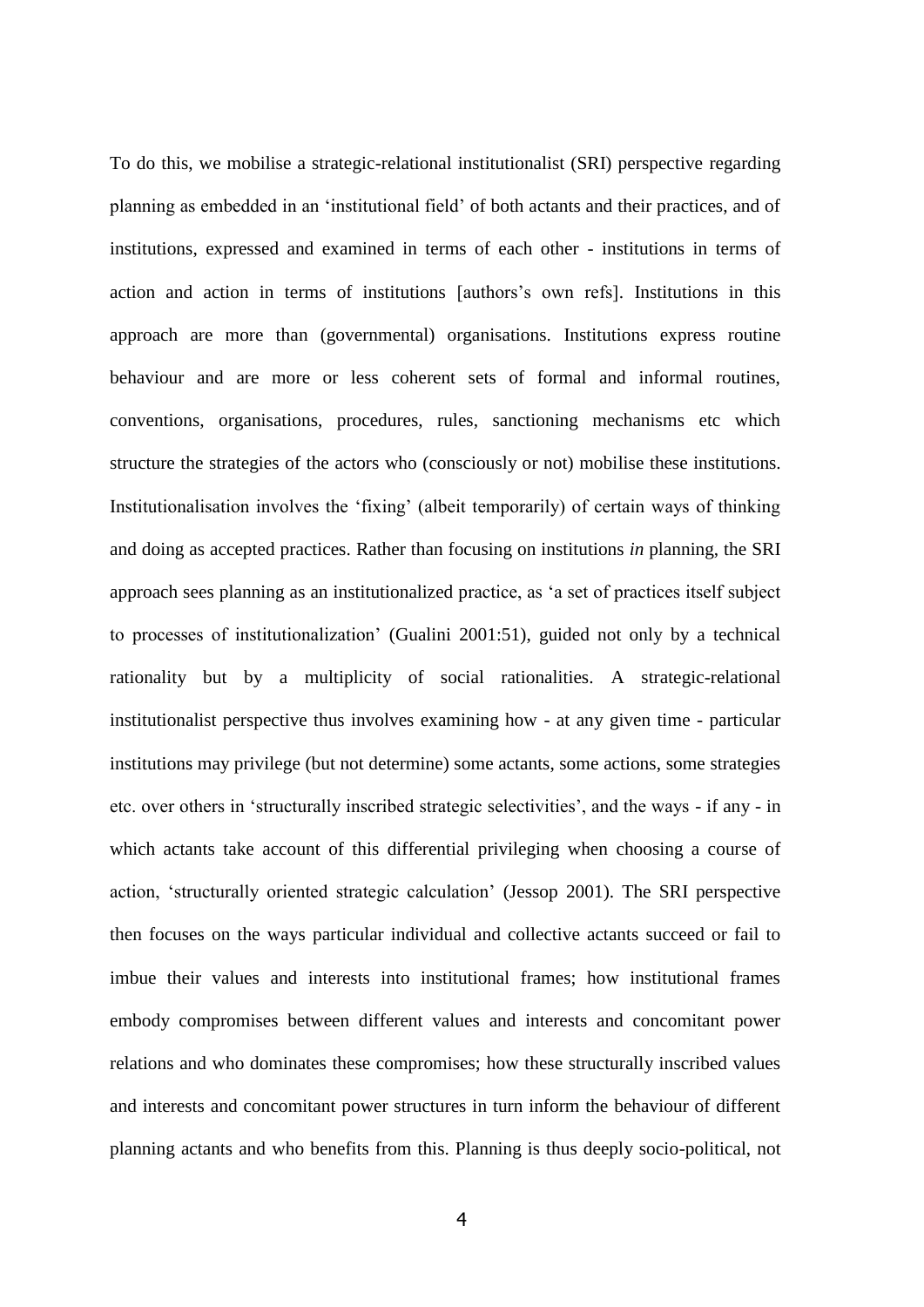just because of actants' attempts to manipulate planning and the political struggle over the choice of planning instruments, but in its very (strategically selective and institutional) nature.. Furthermore, the SRI approach is operationalised to conceptualize and analyse spatial planning systems and their dynamics of change [authors' own refs]. Specific planning instruments constitute the technical core of a spatial planning system, which is embedded in an institutional frame, interacting dialectically with a correspondent relevant social group organizing individual and collective actors. These interactions create different simultaneously active, sometimes complementary and often competing planning (sub)systems. Further insights are given to the concepts of relevant social group, technical core, institutional frame and the role of hegemonic configurations and related dynamics of changes. Planning systems should be evaluated and compared by analyzing their dynamics, and how socio-political content and meaning are structurally embedded within them.

Starting from this social-political interest we ask ourselves: who (re)produced the Belgian/Flemish planning permit system - technically and institutionally - and how, which instruments have been created and why, how have these been institutionally embedded, which institutional frame has emerged and how does this frame both embody and structure the interests, socio-politics and compromises of the actors involved, and who therefore benefits from the selectivities embodied in the planning permit system. In the next sections we thus analyse the Belgian/Flemish planning permit system since 1962 as one of different interacting planning systems, its production by different (groups of) individual and collective actors (focus in section 3), the key instruments (focus in section 3) of the system, and the most important institutions constituting the system's institutional frame and structuring the practices and strategies of the actors involved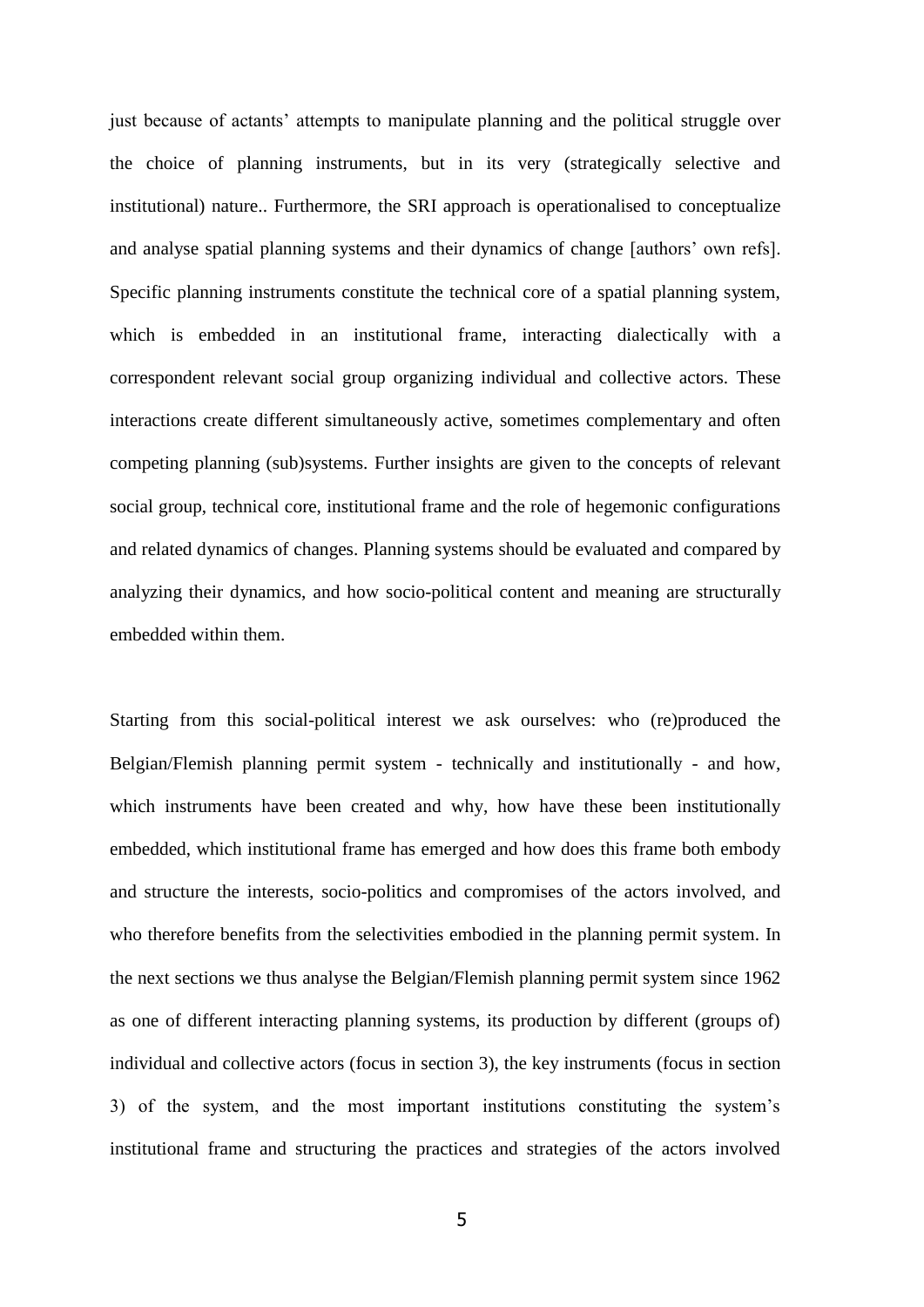(focus in section 4, but related to actors and key instruments). Since the institutional field of actors and institutions is essentialy dynamic, a lot of attention is paid to the history, path dependency and path shaping, continuity and discontinuity in the (re)production of the planning permit system. The interaction between its actors, key instruments and institutional frame is therefore subdivided in different episodes. These episodes refer to the transformation and reconfiguration of the coalitions and antagonisms between the different actors and the transformations of the institutional frame that have played a role in the Belgian/Flemish planning permit system.

The article is based on one of three researches on Flemish planning instruments (structure planning, permit system, project planning) within the frame of the Flemish Policy Research Centre on Space and Housing 2007-2011. Each of these, more or less mobilised the SRI approach and concomitant methodological starting-points. The latter include double snowballing and dialectical connecting of actors and institutions through semistructured interviews with key-informants, text-analysis, discussion of findings in a steering committee etc. A more detailed methodological account is given in [authors's own refs]. References to primary and secondary sources, including literature on Flemish planning, interviews, reports, legislation, press articles etc., are included in three concomitant research reports [authors's own refs], available on request.

## **EVOLUTION OF THE BELGIAN/FLEMISH PLANNING PERMIT SYSTEM**

**Towards a national planning permit system**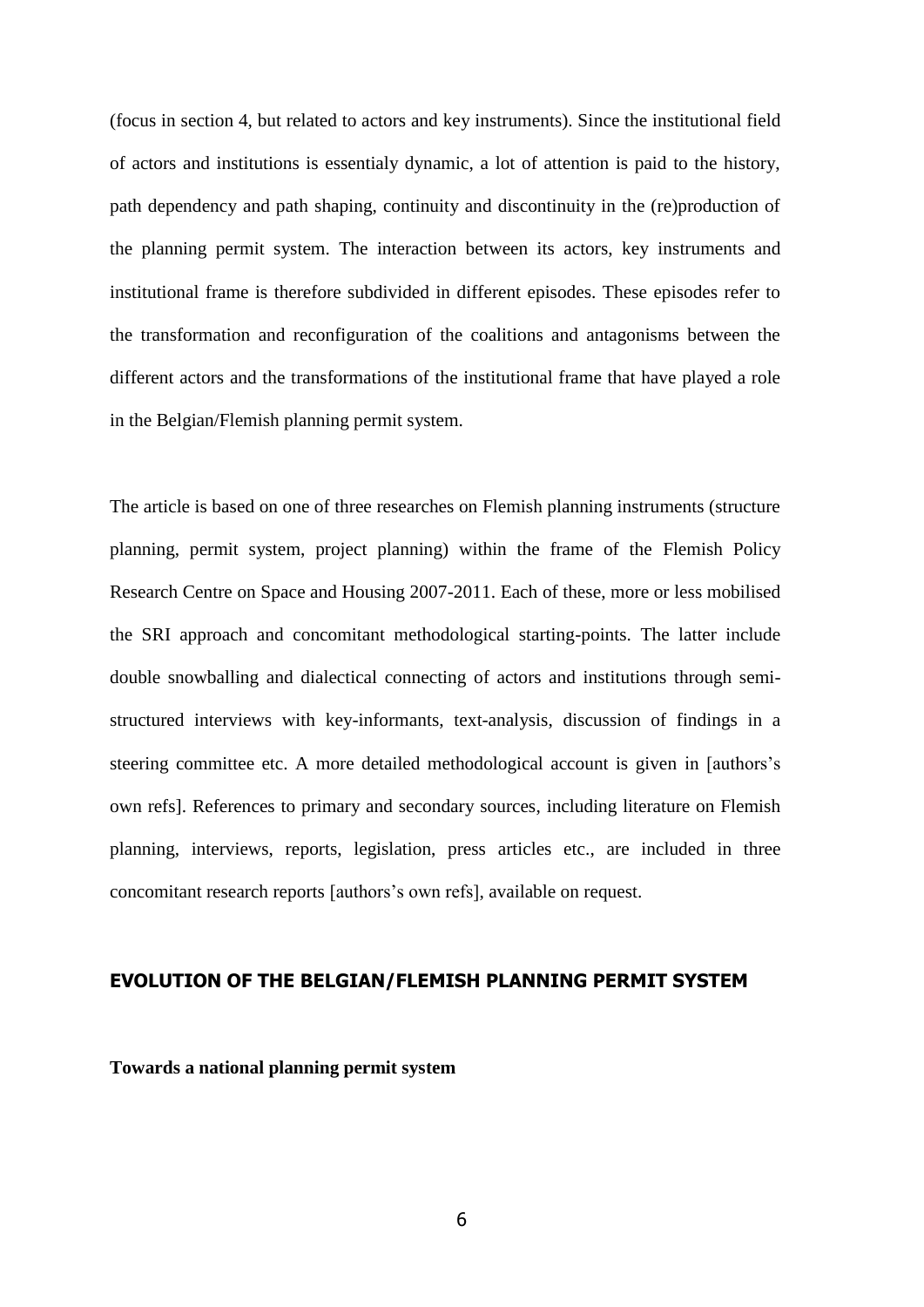The origins of delivering planning permits in Belgium/Flanders date back hundreds of years. Until the mid 1800s the use of space was mainly organised using techniques of private law, incorporated in the Civil Code and mainly organising neighbourliness. Around 1800 however local governments - triggered by the Napoleontic urge to enforce the French legal system - introduced the obligation to apply for an *approval* before conducting works on existing or new buildings adjacent to streets (Hubeau and Vandevyvere 2010, Tijs 1993). The rights and duties regarding building were also established in regulations and by-laws on safety and hygiene of buildings, rules on building height and appearance etc., some dating back centuries, others formalised in the Napoleontic government, still others enabled and/or regulated by the 1834 law on municipal organisation (Hubeau and Vandevyvere 2010).

Besides obligations for private individuals, governments developed statutory possibilities for planning their own activities, which also established frameworks for the evaluation of planning permit applications. Examples in the  $19<sup>th</sup>$  and  $20<sup>th</sup>$  century include regulations on the realisation of public works, building lines, expropriation etc. The 1858 and 1867 laws on expropriation, slum clearance and public works in deprived neighbourhoods for example, also created conditions for private building projects. The 1915 and 1919 reconstruction laws after world war I created obligations and frameworks for designing and decreeing local statutory land use plans which would establish building regulations for specific areas. The 1940 and 1946 laws on local land use plans did more or less the same thing (Janssens 1985). In the 1950s and 1960s Fordist projects of government (highways, harbours, social housing projects, large industrial areas etc.) were supported by land use plans, which (again) at the same time established regulations on private projects (Albrechts and Swyngedouw 1989).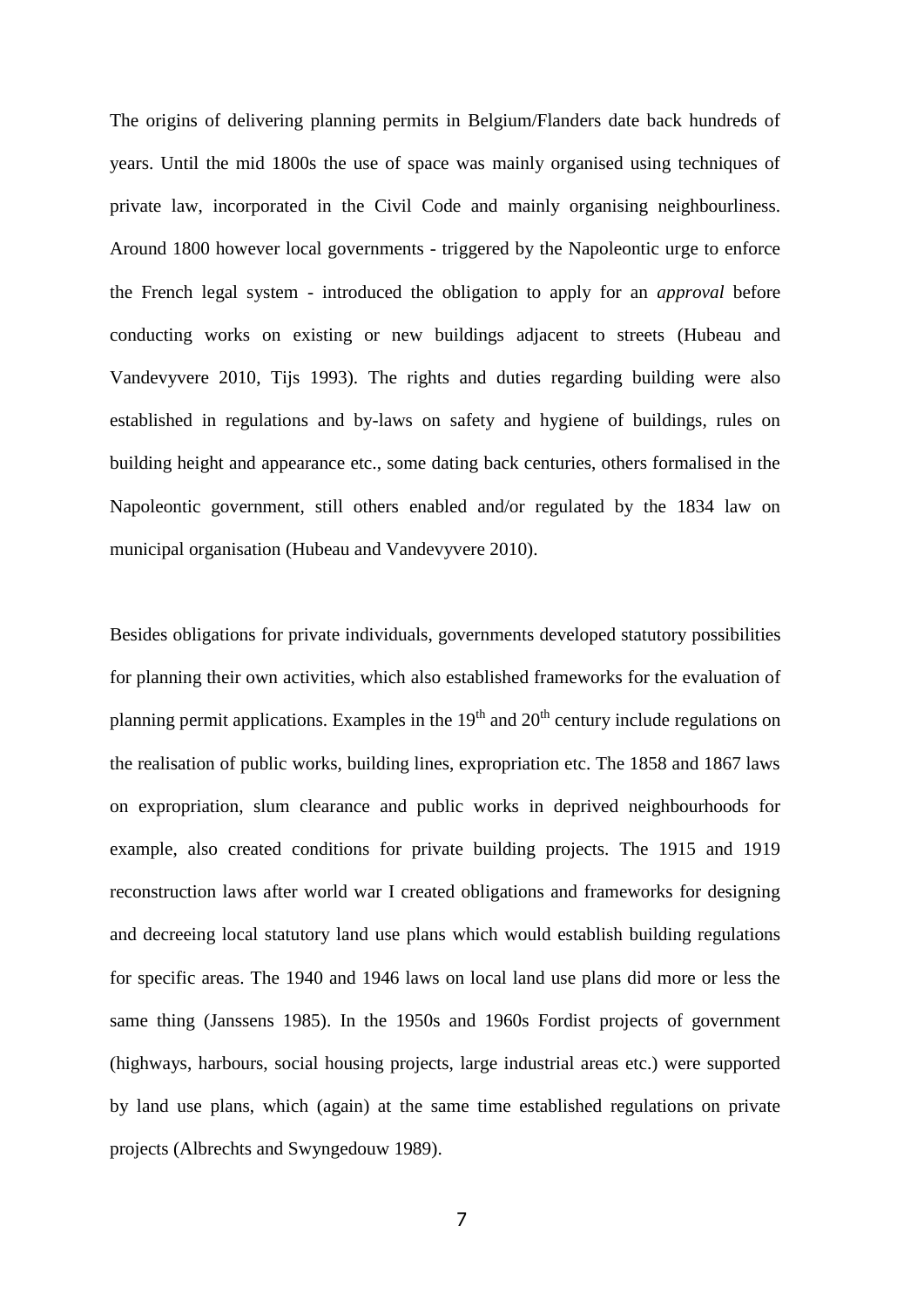However, upcoming governmental planning and interventions didn't change the importance of private initiative and its regulation. Especially after world war II, private spatial development initiative was stimulated by subsidies for private home ownership foreseen in the 1948 and 1949 housing laws, the small scale structure of the construction sector, fiscal policies supporting individual morgages, the structure of the banking sector giving individual loans, electoral and ideological differences between conservative and progressive political parties etc. The planning permit system can thus be seen both as a system of control and as an expression of the importance attached to private spatial development initiative.

In 1962the Belgian government voted the national law on spatial planning. The law centralised the existing local permit systems into one uniform procedure for applying for planning permits, introduced a system of allotment permits needed for parcelling out land into building lots, included a system of sanctioning offences of the planning law and decreed the making of hierarchically organised spatial plans on five levels of scale. The law thus integrated the interests of local authorities, urbanists, lawyers and central government, urbanists, political parties, land owners and the economic sector.

#### **Use and misuse of the 1962 law on town planning**

Although imposed in the 1962 law on town planning, none of the higher level spatial plans (national plan and regional plans ('streekplannen')), that could have given guidance to the development of the territory, were ever made. Equally compulsory were local plans, but local authorities only to a limited extent prepared spatial plans for their territories. Thus, since only very few plans were created, their quality was criticised and a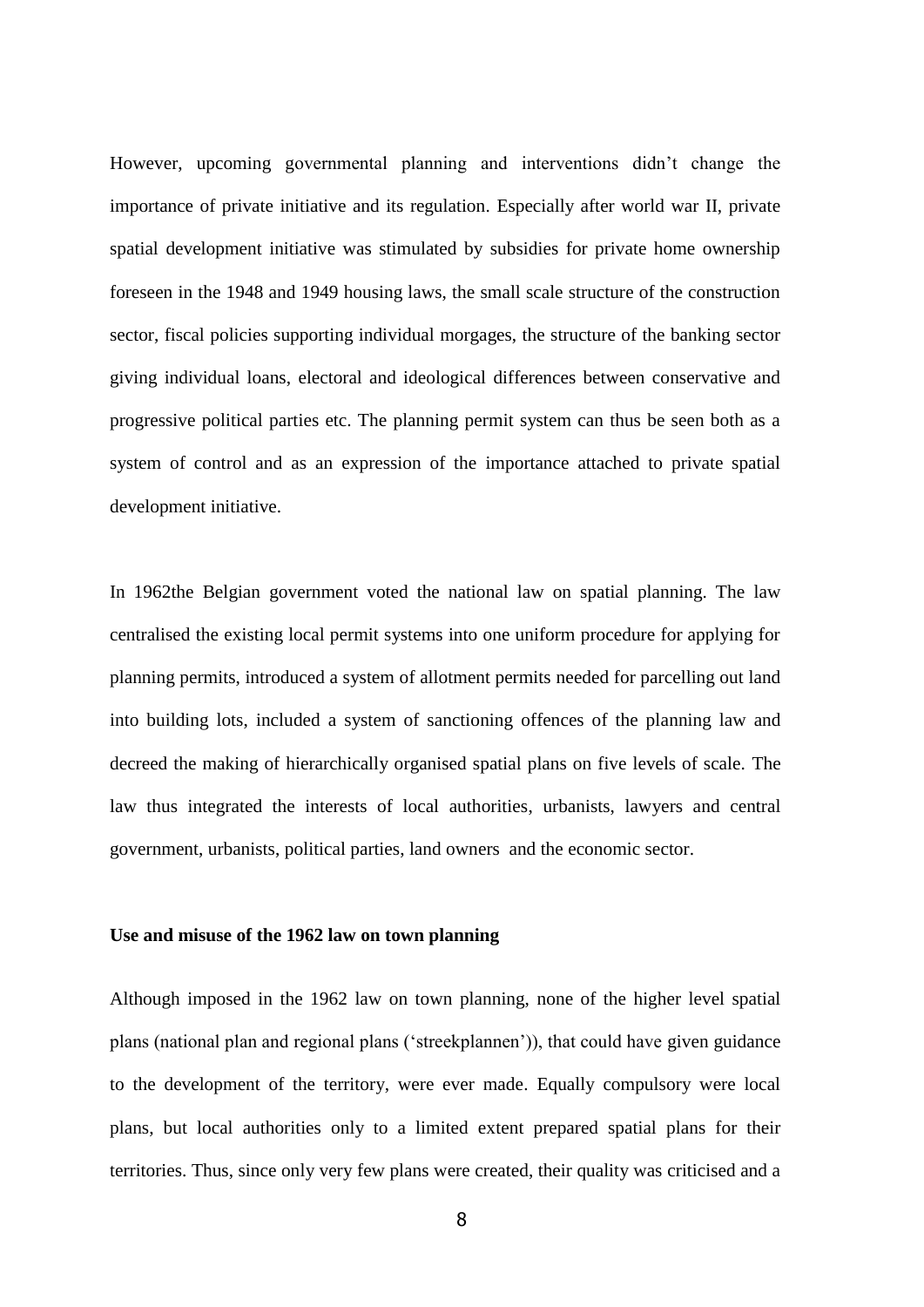majority of concrete developments diverged from the plans, these plans hardly created a basis neither for public interventions nor for the evaluation of planning permits. Contrary to the spatial plans however, the allotment permit system inscribed in the law did have important spatial consequences. Land owners massively mobilised the permit system and the law to apply for allotment permits, resulting in unrestrained parcelling out of the Belgian/Flemish open space 2. Together with subsidy mechanisms for private housing, the 1962 town planning law stimulated the rise and growth of the construction and development sector and the sector of surveyers-land developers both living on and sustaining the selling of land for subsidised houses. Contrary to neighbouring countries, the sector of developers was locally embedded and connected to local economies (Theunis 2008:381-385). In practice, the planning permit system in this episode thus served the interests of land owners (through allotment permits) and local authorities (through their interest in supporting local economies). The expectations of the other actors which helped establishing the 1962 law (urbanists and planners, lawyers, central government, economic sector), were hardly met.

#### **Absorption of subregional land use plans in the planning permit system (1970s)**

From the end of the 1960s, the fragmentation of space by granting allotment permits, the rise of land prices, the suburbanisation of housing and economic activities, led to pressure from a range of actors to develop a new framework for this fragmentation and to adjust the planning permit system. The advocates for such action were the agricultural sector, the national infrastructure planning authority, the authorities and planning professionals

1

 $^2$  This was extensively critized in the first issue of the Flemish Journal of Urbanism and Spatial Planning (STERO), by - among others - professors M. Anselin and R. Soetewey and civil servant L. Hendrickx, supported by minister of public works Jos De Saeger (Anselin et al. 1967). The misuse of the allotment permit has also been described by Peter Renard (1995). See also Braem (Braem and Strauven 2010) and interviews with urban planner and prof. Jef Van den Broeck in 2008.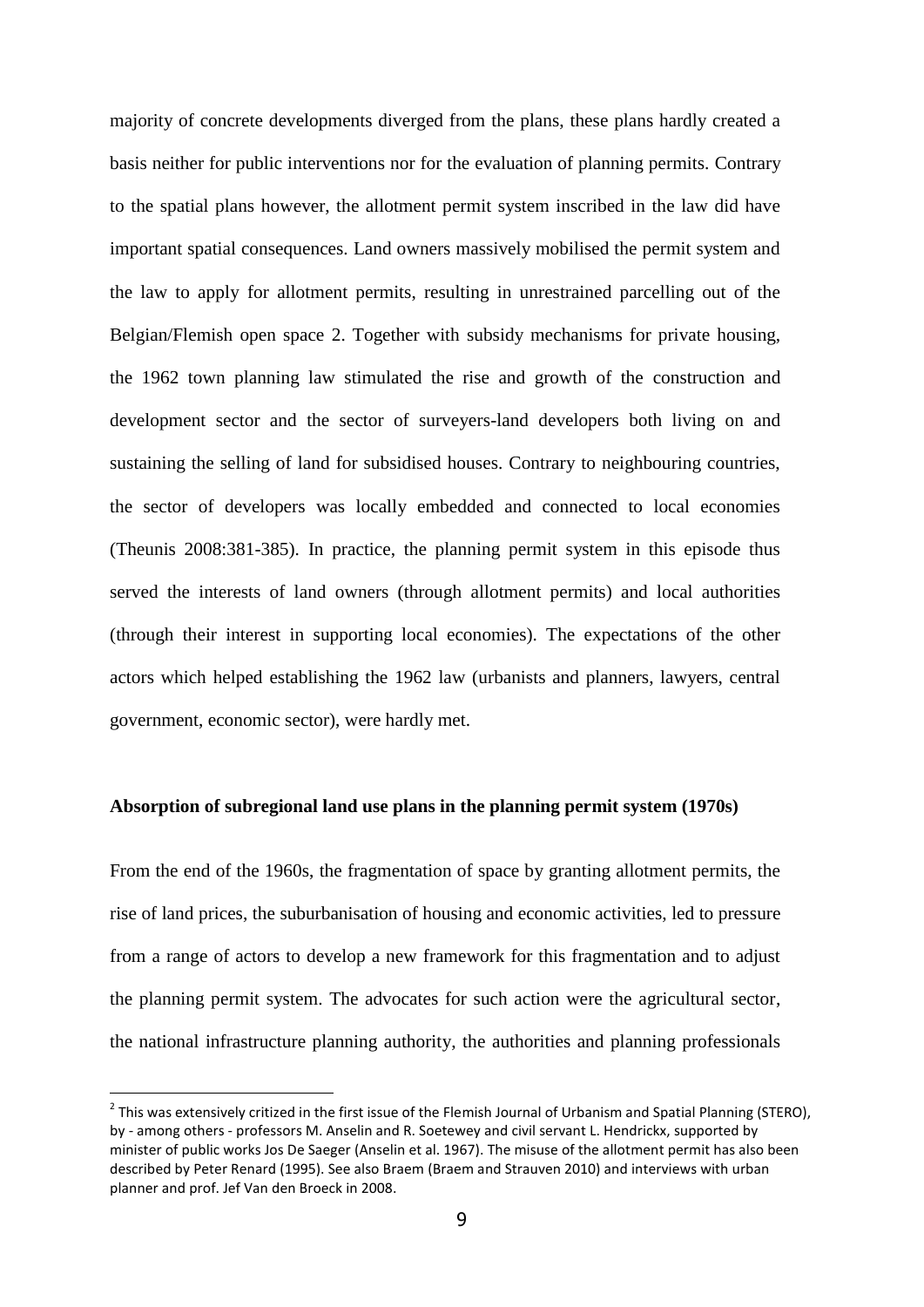involved in urban renewal concerned about urban decline, heritage planners and conservationists, the housing sector, and structure planners  $3$ .

In answer to these critiques and following the obligation in the 1962 law to make regional plans, the Belgian minister of infrastructure in 1967-1968 commissioned the making of draft structure plans for the whole of the Belgian territory (scale 1/50.000), and from 1968 the making of preliminary draft subregional land use plans (1/25.000). The minister also expanded the Belgian administration for spatial planning DABRO. In the ten following years under the next Belgian ministers of spatial planning, draft and definitive subregional land use plans were enacted as statutory binding plans, covering the whole Belgian territory (Lagrou 1983, Saey 1988). During the process of their making however, the definitive land use plans received a different character than was meant in the 1962 law. Forced by the cabinet of the minister of spatial planning, they were designed as detailed plans, designating unambiguous and binding land uses to the whole territory, on a scale of 1/10.000 in order to use the plans as a basis for deciding on planning permit applications. De facto, the subregional land use plans became part and parcel of the planning permit system, rather than guidelines for a collective development of the territory (Saey 1988). In principle - and as long as the administration DABRO was strengthened - the plans increased governmental control over planning permit evaluation and restricted the fragmentation of the Belgian territory by land owners. At the same time however, they made the possible uses of every m² of land explicit and guaranteed the development of a major part of the territory. As a result, the integration of the subregional land use plans in the planning permit system, limited the impact of local authorities over

 $\frac{1}{3}$ See among others interviews with civil servants Roger Liekens, Arnold De Smet, and Jos Lorent, planning practioners Herman Baeyens, Jef van den Broeck, former ministers Wivina De Meester and Luc Dhoore and prof. Charles Vermeersch. See also (Anselin, Blanquart, Demeyere, Lauwereys, Mortelmans, Vanden Borre and Van Havre 1967, Baelus 1996, Knops et al. 1992)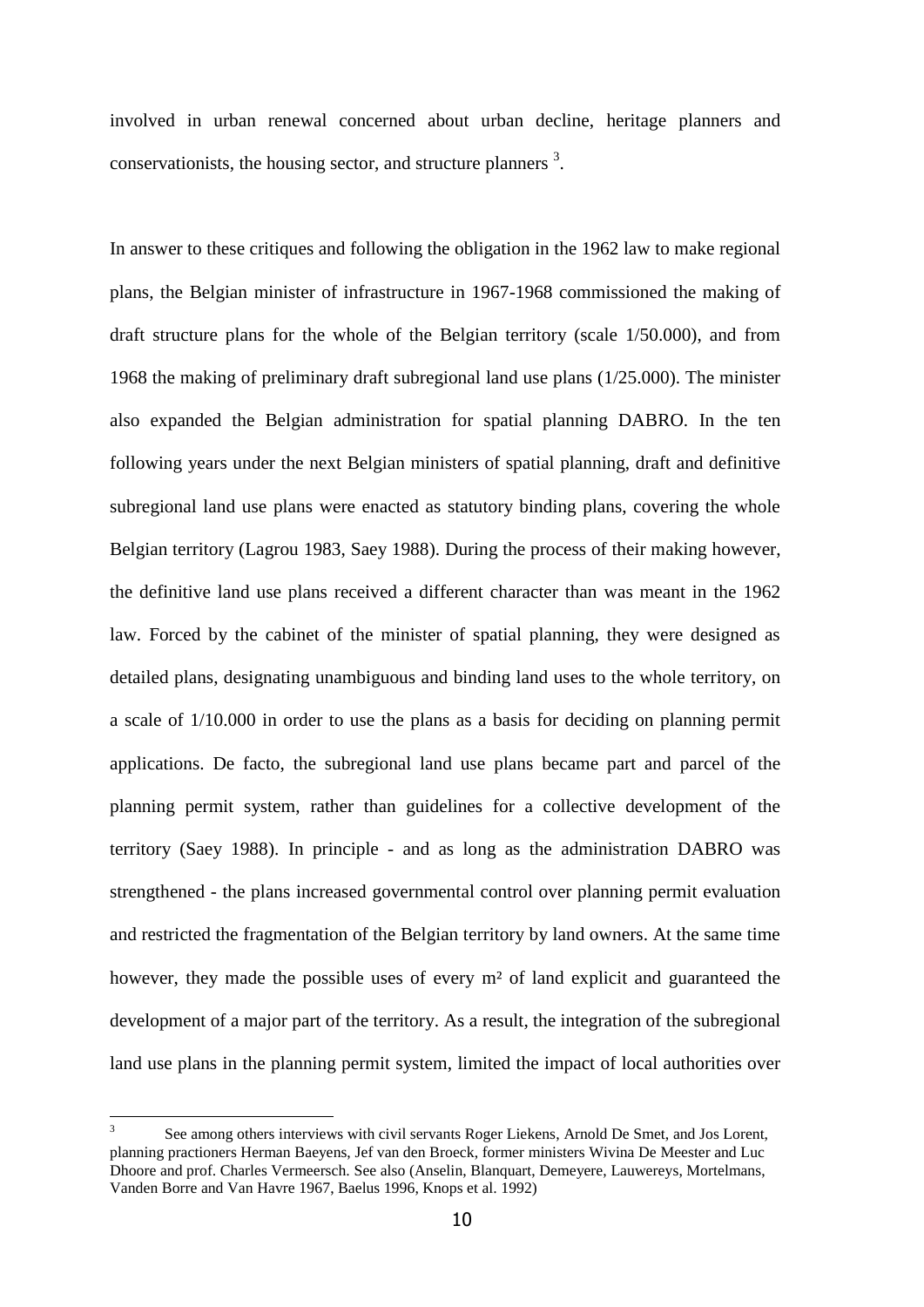spatial development and their capacity to plan collective decision making in space, and weakened their position compared to land owners.

## **Liberalisation of the planning permit system (1980s)**

In the 1980s the framework regulating the evaluation of planning applications (1962 law, complementary laws and ministerial orders, subregional land use plans) was altered in ways that undermined the realisation of the subregional land use plans and expanded development opportunities of land owners. Following pressure of organisations of land owners, christian-democrat and liberal political parties, rural municipalities and the construction sector, christian-democrat (before 1985) and liberal (1985 - 1992) governments<sup>4</sup> created structural exceptions for expanding existing buildings and constructing new ones in areas not designated as development areas (see for instance Bouckaert and Dewaele 2000). The same happened for existing enterprises in open space. In practice, it turned out that building restrictions were often even ignored when delivering planning permits. Building without the necessary permits proved common practice and was often tolerated by local authorities and Flemish officers (see striking examples in Renard 1995). As in the 1970s, the realisation of invalid allotments continued.

Also in the 1980s, the inspection and sanctioning systems as foreseen in the 1962 planning law, were undermined. In principle both building without planning permits and maintaining constructions without permits were by law liable to punishment. In practice however, judicial sentences to pull down constructions without permit or pay a penalty

1

<sup>4</sup> In 1970 Belgian devolution took a start. In 1980 regional governments were created and competences of spatial planning were transferred from the Belgian to the regional governments of Flanders and Wallonia and in 1989 to the Brussels regional government.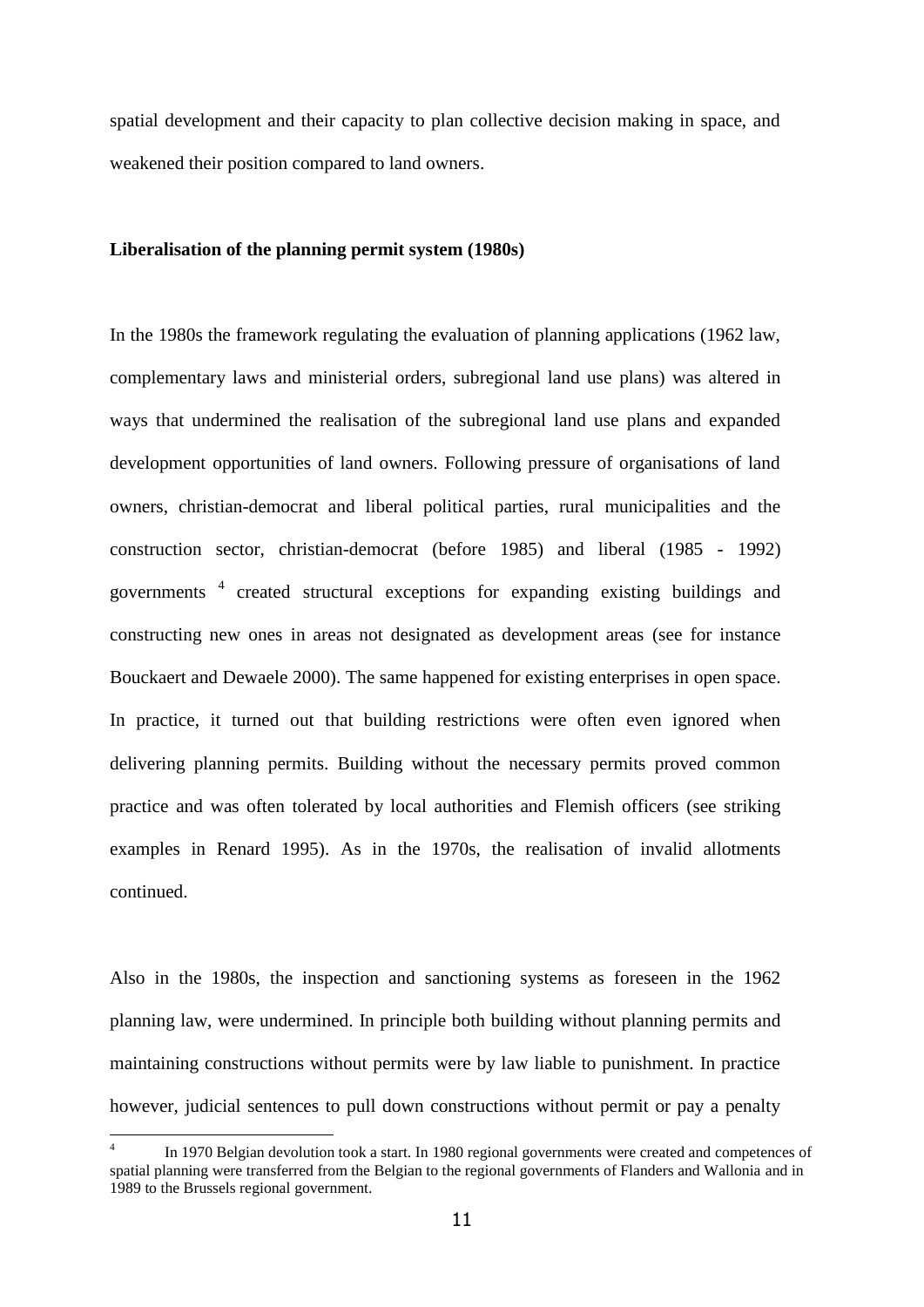were rarely executed. Moreover, the compentence over the sanctioning system had been given to the same Flemish officers that allowed very tolerant permit evaluation policy (Hubeau 1997, Hubeau 1998, Roosemont 1998, Van Damme 2010).

The evolution of the planning permit system prevented local authorities and the (since 1980 regional) government from developing ways of collectively planning their own actions. The subregional land use plans obviously had fixed many governmental strategies by defining land uses for all sorts of activities, but due to their detailed character local authorities used the plans as a basis for their permit policy which took away the incentive to make local plans (except for solving very specific questions of land owners). Also, municipalities developed a practice of making local land use plans deviating from the subregional land use plans to enable specific private development initiatives. On the latter, a legal discussion originated that lasted for nearly ten years (Bouckaert and Dewaele 2000).

#### **Tightening of the permit system and a new law on spatial planning in 1999**

From 1993 onwards, planning permit evaluation was quite abruptly restricted through changes of the planning permit system. Initiated by the new Flemish minister of spatial planning and his cabinet and after pressure by academic and professional planners, the environmental movement, members of the press, the left wing of the christian-democratic socio-political family, ngo's etc., the Flemish government restricted the exceptions in the legislation for building in areas not designated as development areas. Likewise, the possibilities to make local plans deviating from the subregional land use plans, were restricted. This happened in a context of Belgian devolution (spatial planning became a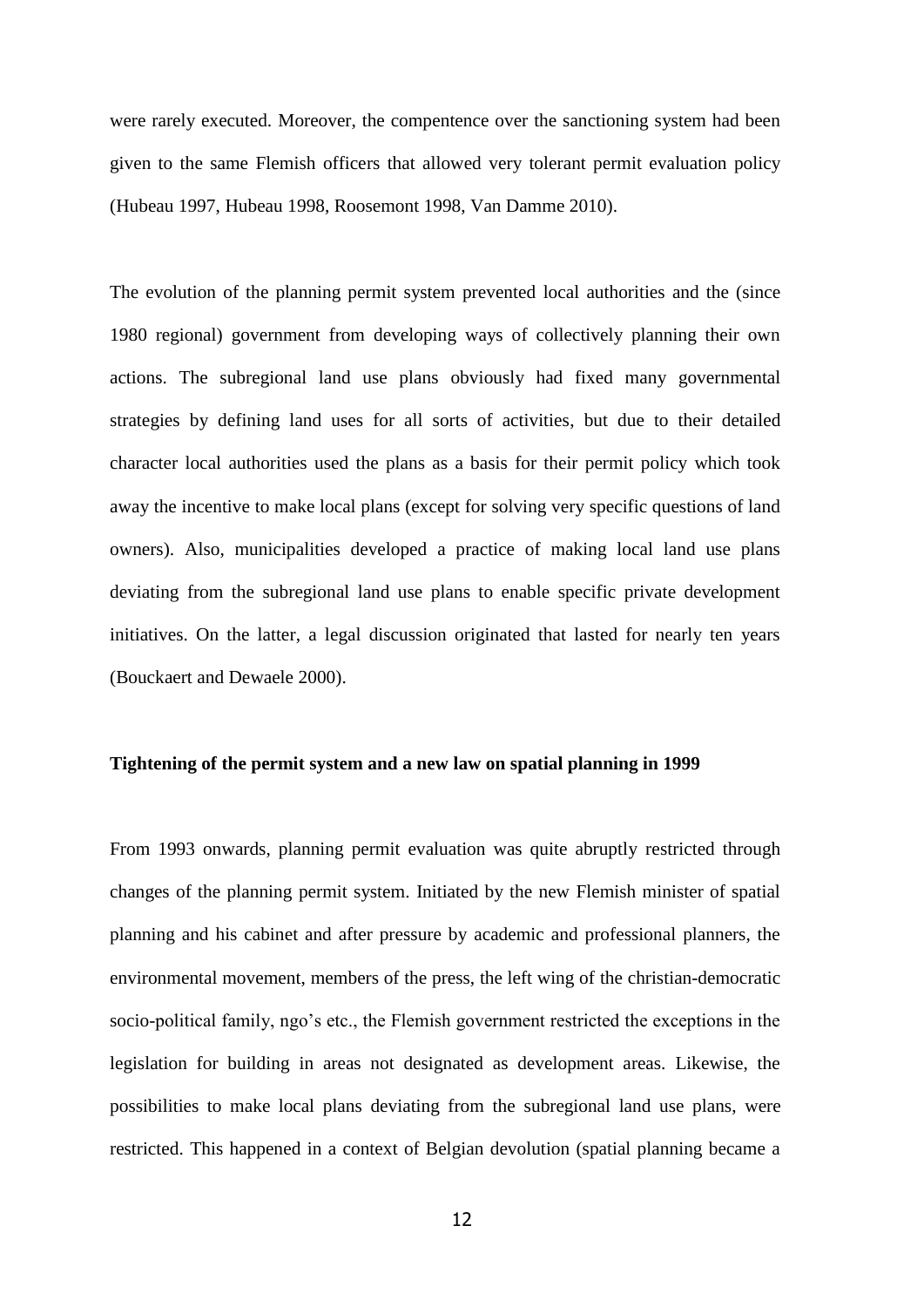full competence of the Flemish region in 1980), reactions against the stagnation of spatial policy planning in the 1980s and against the shortcomings of the permit system and the subregional land use plans, the development of environmental policy in the 1980s, reactions against a number of scandals caused by the permissive permit system, and the development of spatial structure planning as part of the ecologistic and emancipatory movement which originated end of the 1960s and led to the approval of a spatial structure plan for Flanders in 1997 (Van den Broeck et al. 2014).

The changes in the planning permit system led to strong reactions from land owner organisations, right wing christian democrat and liberal members of parliament and representatives of local authorities. The Flemish government was forced to recall some of the decisions and install some transition arrangements for the affected land owners. Also, the habit of ad hoc adapting subregional and local land use plans to the needs of individuals, was not altogether wiped out.

The restrictive changes in the planning permit system also show in its inspection and sanctioning part. The administration was expanded with new officers to specifically elaborate inspection activities. Follow-up systems were installed to control dossiers. After court verdicts, the financial penalties were now effectively collected from the convicted. Also, ideas originated on the administrative seperation of planning permit evaluation and inspection. All this led in the first half of the 1990s to many spontaneous implementations of the court verdicts to undo building activities not having received planning permits. In the second half of the 1990s, the administration, in close contact with the Flemish minister of spatial planning, began preparing the implementation of such verdicts. A ministerial circular in 1997 stipulated that there would be no more tolerance for offences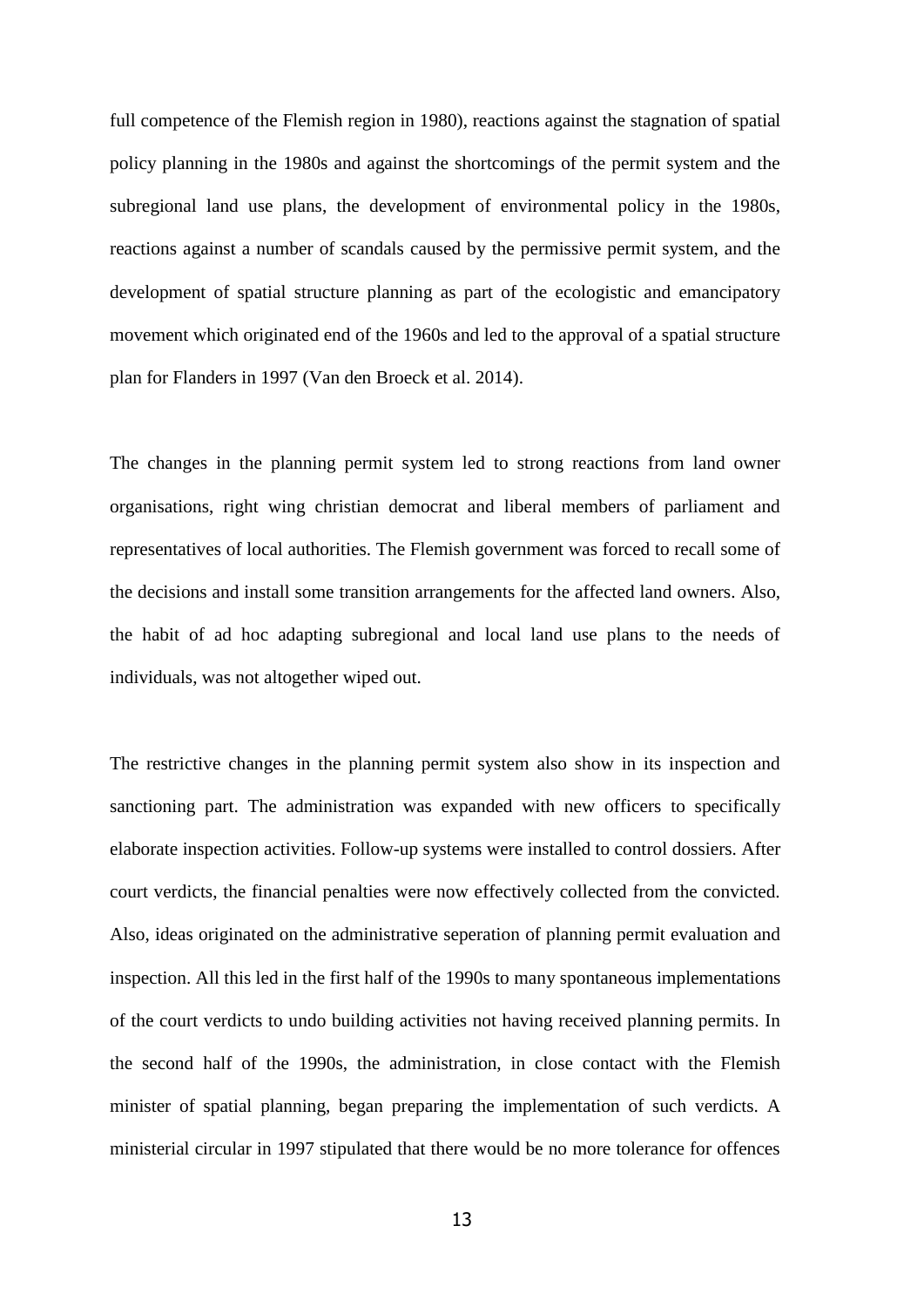against the building regulations, and that demolition of illegal construction would be the primary measure in sanctioning. In 1999 and 2000 finally, a very limited number of illegal and sentenced constructions like houses in nature development zones, were demolished by the authorities, causing a lot of public commotion.

Together with the tightening of the planning permit and sanctioning systems to put a halt to uncontrolled private development, the professional planning world experimented with new types of land use plans. As explained above, subregional and local land use plans had in the 1970s and 1980s been reduced to zoning plans that allowed planning permit evaluation but hardly enabled communicative and flexible strategic planning by government. On the local level, new types of local land use plans were developed with flexible regulations (Martens 2001, Vloebergh 1999). Similar experiments took place at the end of the 1990s with the subregional land use plans that were prepared after the approval of the spatial structure plan for Flanders. Such experiments however were quickly challenged by the legal world, which acknowledged the right of governmental discretion over planning permits but imposed a right of land owners to have a land use designated to their land and a right of realisation of this land use. Several experimental land use plans were thus judged unlawful by the Council of State. To overcome these legal restrictions, the Flemish government (1995 - 1999, in the same coalition as in 1991 - 1995) created a new legal framework in which the experimental land use plans were embedded as a new generation of flexible land use plans on three levels of government.

The new decree on spatial planning - approved by the Flemish government in 1999 formalised most of the developments mentioned. In this decree, the restrictive planning permit culture of the 1990s was reflected. Planning permit evaluation and inspection were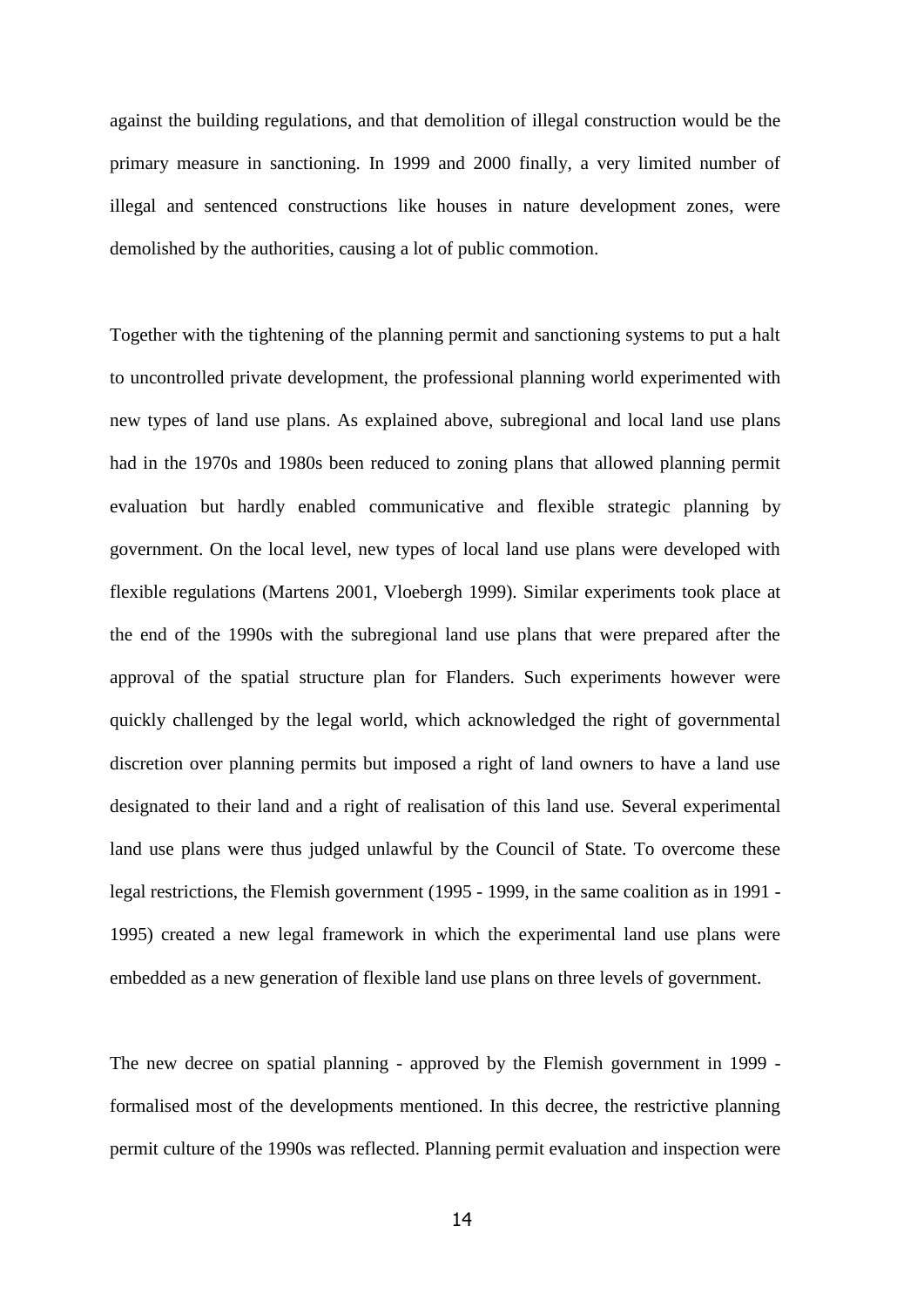assigned to separate Flemish administrations, in order to take inspection and sanctioning away from the more 'accommodating' officers evaluating planning permits. A new generation of land use plans giving more room for discretion by administrations, replaced the ones foreseen by the 1962 law and its later changes. The decree also formalised a system of governmental spatial planning, stimulating all governments to make spatial structure plans (see e.g. Albrechts 1999, Albrechts 2001a, Albrechts 2001b). Other changes included the higher degree of authority over permit evaluation by local authorities, stricter timing for the evaluation of permits and the possibility of appeal by third parties. The 1999 decree received a large political support, as can be concluded from the limited opposition during its preparations.

#### **Renewed liberalisation of the permit system in the 2000s**

In 1999, concomitant to international liberalisation tendences, the liberal party won the Flemish elections and formed a new political coalition of the liberal, socialist, green and Flemish nationalist parties. The christen-democrats who had been in power for nearly a century were banned to the opposition. Under the now liberal Flemish minister of spatial planning, the Flemish government, started to systematically and fundamentally change the planning permit, inspection/sanctioning and planning systems embedded in the 1999 planning decree. This followed debates over spatial planning in 1999, in the same period in which the new spatial planning decree was approved. At that time, government actually and without precedent executed a number of court sentences to demolish illegal constructions. Defenders of more rights to build in open space areas not designated as housing areas, created a discourse in which the demolitions after court convictions became mixed up with the issue of the existing houses in open space, and their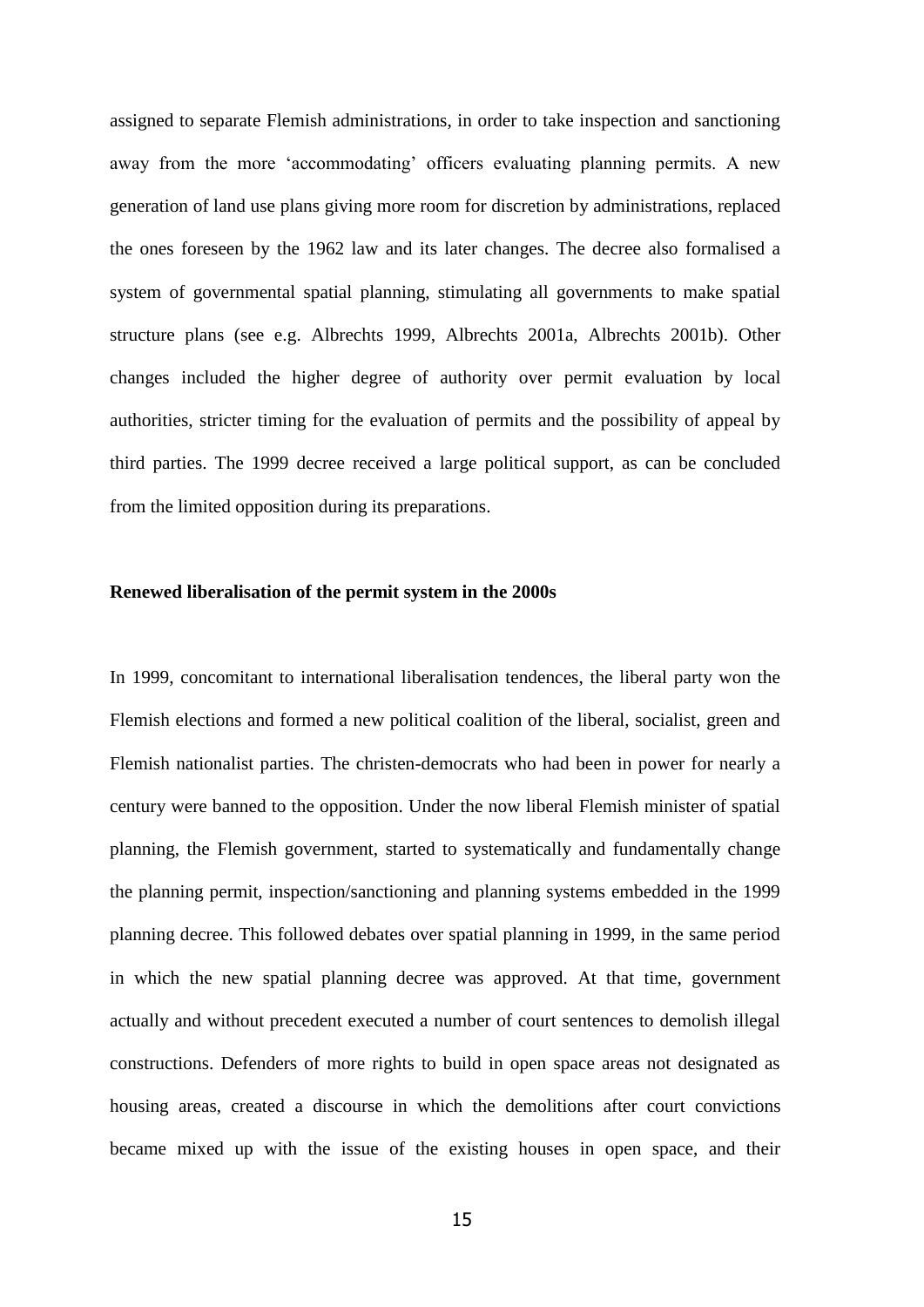possibilities to be renovated, enlarged and rebuilt after demolition. In this fuzzy discussion, public opinion turned against the strict permit policy for out-of-zone constructions, wrongly based on the images in the press of the demolishing of illegal and convicted houses.

Concerning the planning permit system, the new coalition created generic regulations giving more and more rights to all owners of out-of-zone constructions, regardless of the situation in site. Over the following years, these building rights became a right given by decree, not to be overruled by any spatial plan. Similar adjustments were made for out-ofzone enterprises in open space. Moreover, at the very end of the 1990s, even a new way of creating new out-of-zone constructions in open space - abolished in the 1990s - was reintroduced. In the inspection and sanctioning system, even more drastic changes took place from a strict policy against spatial 'crimes' to a protection of the illegal constructor. The new coalition thus took away the inspection of local permit policies from the regional planning inspection officer, and again placed it with the regional planning permit officer. Strong opposition over dossiers of convicted illegal constructions by liberal and right-wing Christian-democrat members of parliament also practicing as lawyers supporting liberal spatial policies, can explain this. Thus, illegal constructions could more easily be regularised. The possible legal consequences for illegal building acts were then reduced radically. Obviously the green and socialist parties in the 1999 coalition did not like this adjustment. However, they settled for a protection of the nature development zones from ever lasting illegal constructions. But moreover, government decided that all demands for repair should be accompanied by a positive advice of a newly created administrative Council. Since this Council hardly formulated positive advices, very few dossiers even made it to court in the 2000s. Even verdicts were not carried out. Yet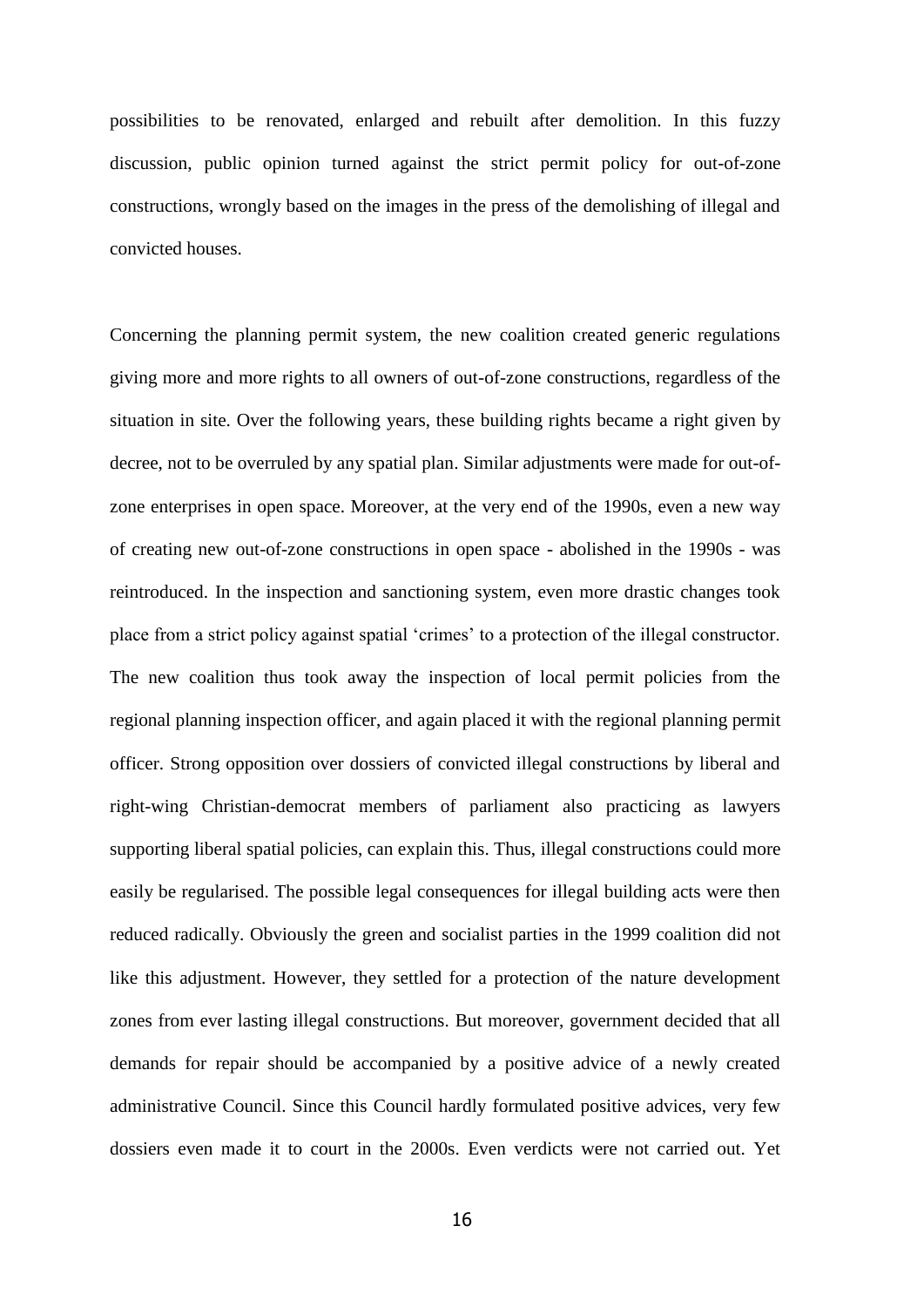another change, was the adjustment of the definition of illegal building acts. Before the decrees of the 2000s, any unpermitted building act since 1962 had to be seen as illegal, building acts before that date as permitted and legal. In this decennium, the date before which any building activity should be accepted as legal, was postponed. And finally, in the same period, the Council of State further tackled the idea of more collective, communicative and strategic planning-based interventions in space. Thus, no regulations were allowed that submitted the use of land to extra evaluations between land use plan approval and permit evaluation.

The very liberal interventions in the planning permit system, the halt on serious inspection and sanctioning and radical changes away from planned intervention in space, indicate a complete new coalition of dominant actors in the 2000s, which cannot simply be explained by the substitution in government of the Christian-democrat party by the Liberal one. The discussions preceding the 1999 decree, show that the Christiandemocrats were not too happy with the strict sanctioning policy against private house owners who didn't take the permit obligation too seriously. Freed from the former coalition, the (right wing in the) Christian-democrats challenged the right wing in government to redeem what they never really supported. The network (and overlaps) of accused owners of out-of-zone constructions, their lawyers, the new administrative Courts and Councils and right wing members of the Flemish parliament, enabled by extremely technical discussions over decree changes that lay people could not understand, thus broke up the broad coalition of the 1990s. Until mid 2014 the distribution of power has remained more or less the same. The effects of new decrees on the combination of the environmental permit and the planning permit, on shortened procedures for complex projects and on more flexible land development, voted in the first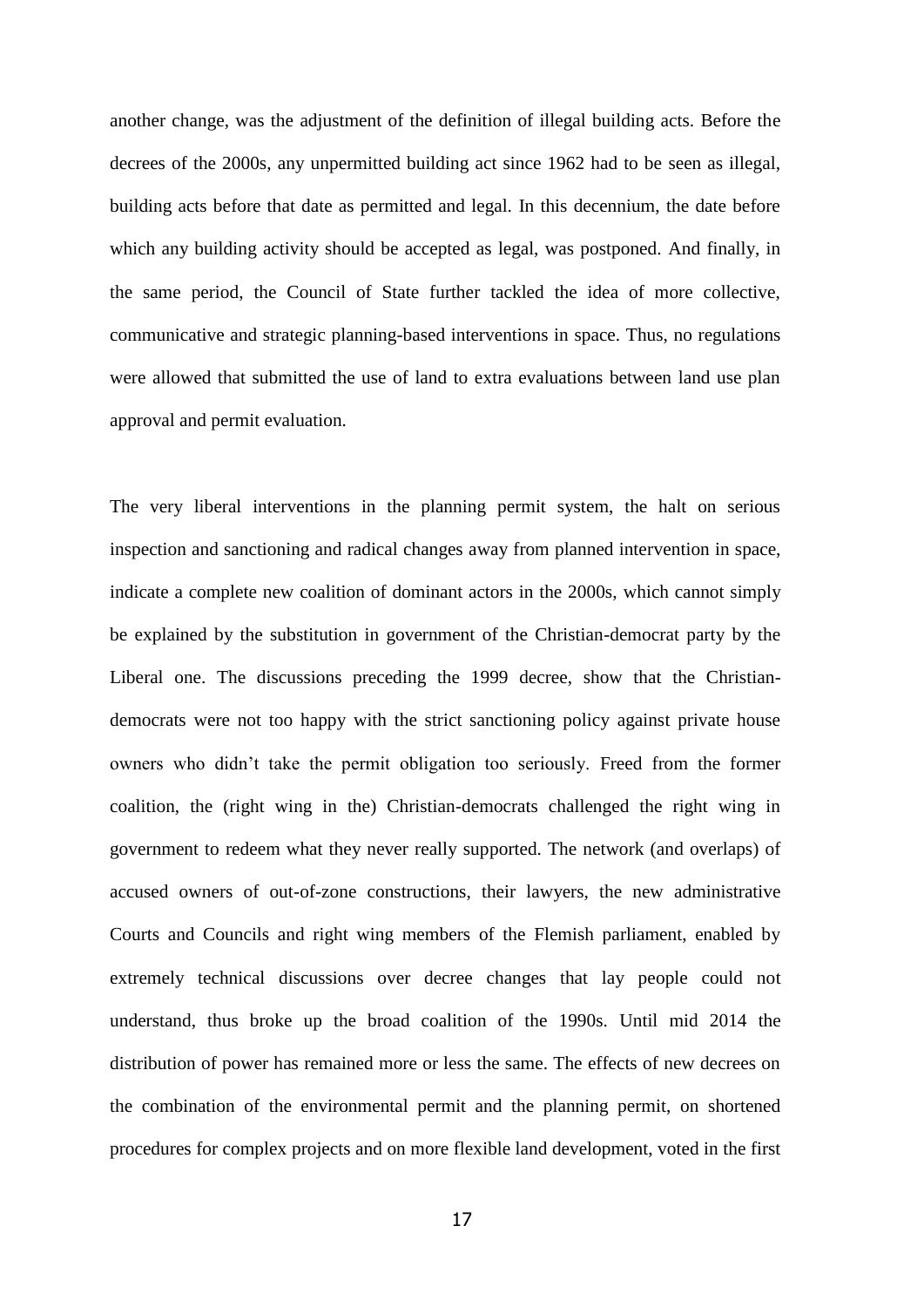half of 2014, and of the Flemish nationalist party's victory in the 2014 regional and national elections, remain to be seen. Current tendencies seem to reproduce the choices affecting Flemish spatial planning made during the last 15 years.

## **INSTITUTIONAL BACKGROUNDS AND INTERPRETATIONS**

In the actors and instruments of the planning permit system as analysed in the previous section, a whole range of institutions/logics are active. In the last fifty years (and more), the different groups of actors have imbued these logics in the instruments and their institutional frames, and at the same time have been recursively structured by them. In this section - and summarized in figures 1 and 2 - we thus analyse the institutions/logics structuring the instruments and actors of the planning permit system: administrative logics, the right of ownership and especially its embeddedness in housing policies, the Keynesian socio-economic project, the fragmented spatial structure of Flanders, the subregional plans as individualisation of development rights, the logic of legal certainty, the organisation of government, and the land and real estate market. In general these logics show tensions between individual property right versus collective action on the one hand, and legal certainty versus openness for change on the other. The specific forms of these tensions in specific episodes, determine the planning permit system's selectivities in these episodes. It appears that through the different compromises embedded in the planning permit system, the property logic is predominant today.

Figure 1 about here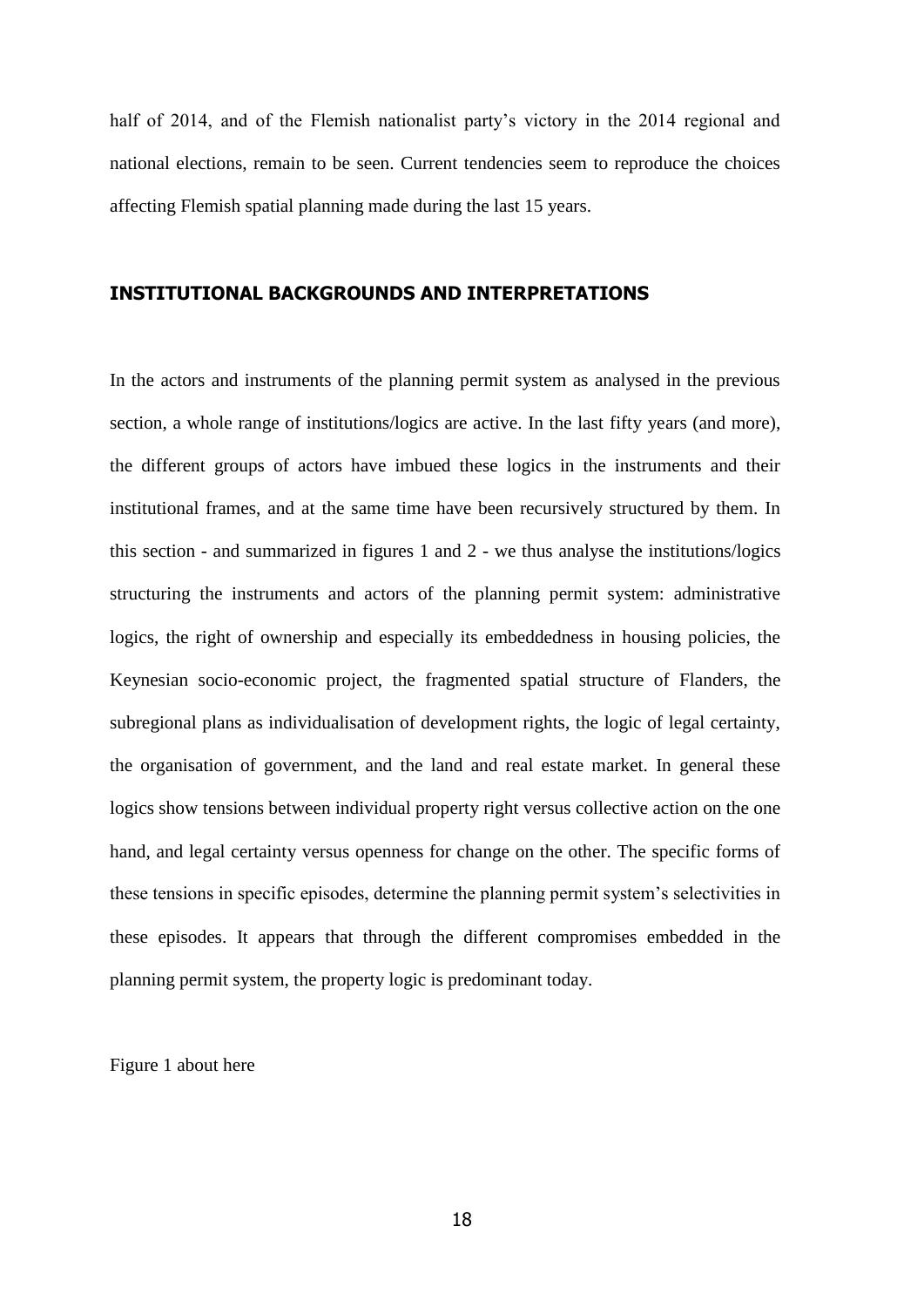#### **Planning permits and their administrative logics**

Applying for and delivering permits for 'the building, demolishing, renovation or rebuilding of buildings or fixed constructions', is evidently the heart of the planning permit system. As analysed above, the planning permit has a long history, dating back to the introduction of the Napoleontic legal system, geared at controlling the (subjected) territory. Since then the obligation to apply for a planning permit has been expanded and refined. As a result, an administrative logic of control is embedded in the planning permit system. The task of administratively controlling large numbers of planning permit applications, forces governments - pushed by property owners and laywers - to create and organise administrations, rationalise internal procedures, standardise evaluations ('tickboxing'), monitor the efficiency of permit delivery etc. This explains the continuous clarification and refinement of the conditions and procedures for applying for planning permits, which has been going on since the existence of the 1962 spatial planning law.

#### **The right of ownership**

More importantly however, the previous section showed how property owners have had a strong impact on the planning permit system through their associations, the construction and development sector, parts of political parties and the legal profession. Going back at least to the insertion of the right of ownership in the constitution and the civil code, the right of ownership has been imbued in a whole series of institutions in diverse parts of society.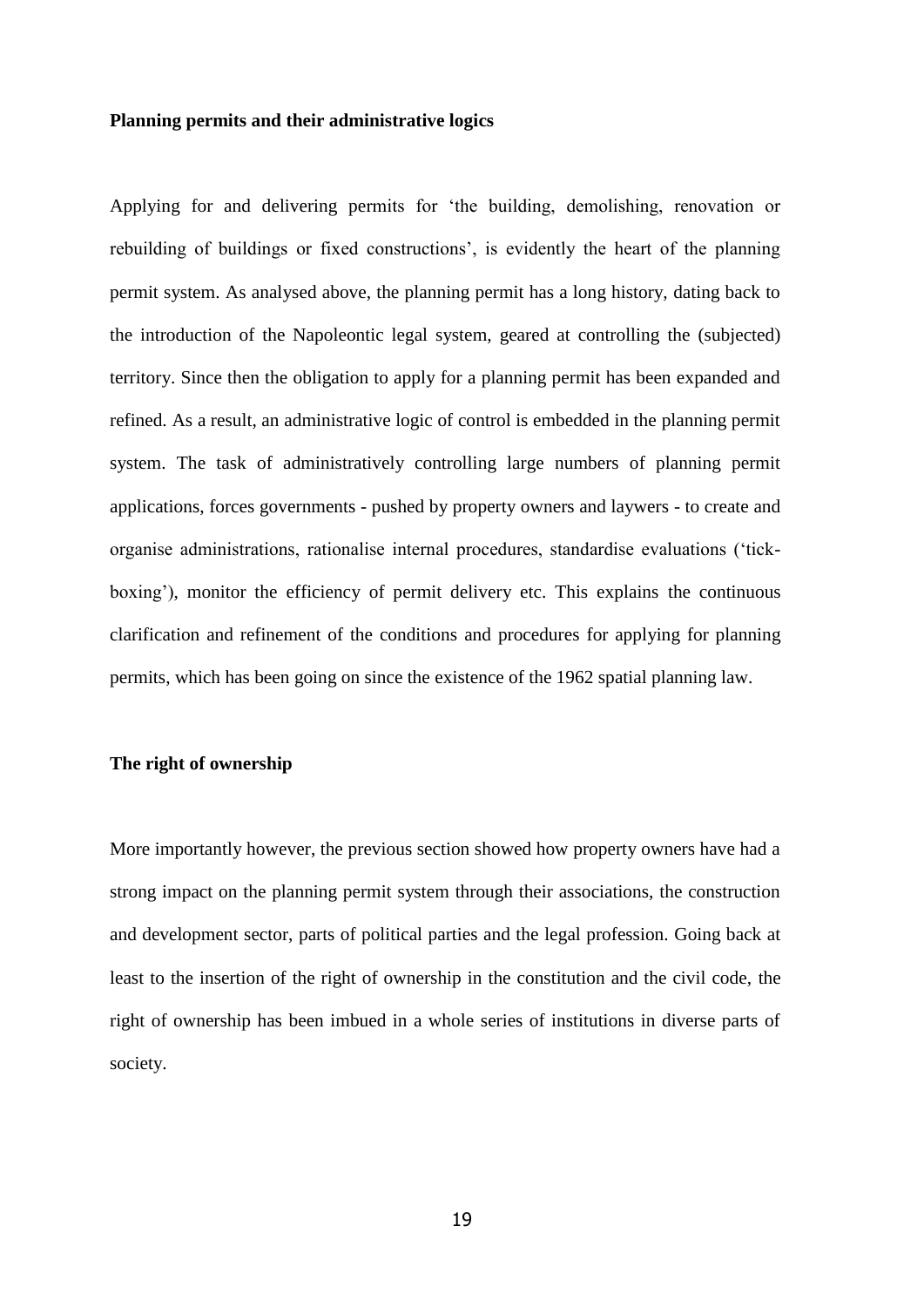Especially housing policies have responded to the right of private property ownership, which resulted in Flanders in family ownership of dwellings of almost 80%. Already since 1865 but especially after 1945, the Belgian government created legal and financial structures in its housing policies to stimulate individual building of homes all over the country (De Decker 2011, De Decker 2004, Goossens 2012, Ryckewaert and Theunis 2006:150-154, Smets 1982, Theunis 2008). The 1948 law 'De Taeye' stimulated individual building initiatives by creating subsidies and cheap loans for a very large group. The 1949 law 'Brunfaut' subsidised infrastructure and urbanisation works in new collective housing projects and thus stimulated the construction of small scale group housing, again with an important role for private initiative and capital. The mechanisms of both laws fitted the small-scale structure of the Belgian construction sector and also stimulated small local financial enterprises investing in building allotments and housing estates and applying for public subsidies of both laws (Ryckewaert and Theunis 2006). The right of individual ownership is also politically embedded. Housing policies developed in the 1940s and 1950s in a compromise between the christian-democratic party (CVP) and the Belgian socialist party (BSP). According to their constituency, the CVP (middle income voters) defended individual private initiative, and the BSP (lower income voters) argued for a stronger public role. Although both parties created compromises, especially the CVP logic impacted strongly on the Belgian housing production (Ryckewaert and Theunis 2006).

Given the importance of the planning permit for individual property-related initiatives, it is evident that (associations of) property owners, the construction and development sector, parts of political parties, parts of the legal profession, etc. continuously - but especially in the 1960s, 1980s and 2000s - and successfully have interfered in the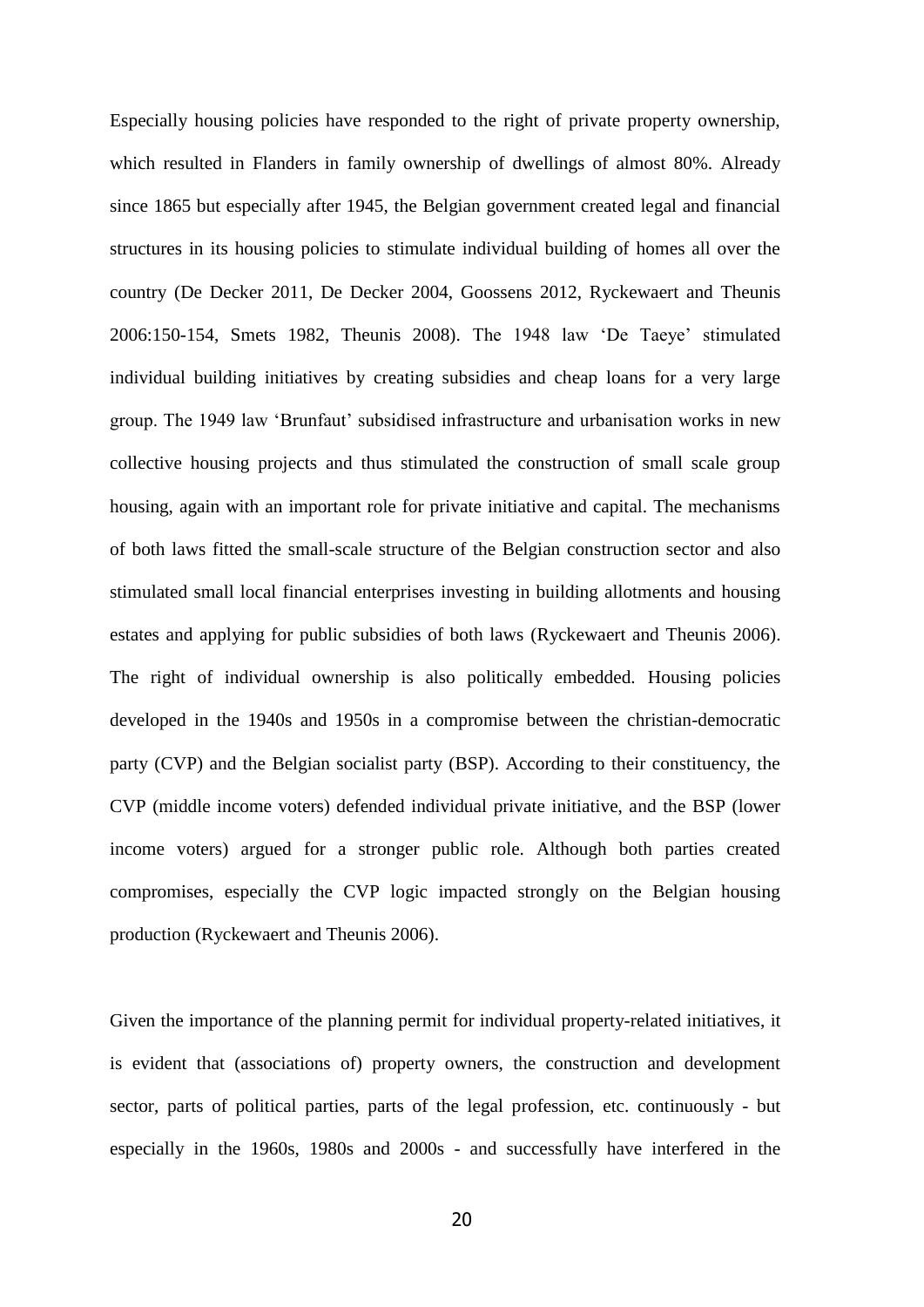planning permit system. This group firstly tried to secure building rights by inserting the right to apply for allotment permits in the 1962 planning law and massively applying for these permits in the decades after that. Also, the territory-covering subregional land use plans that were approved in the 1970s, were influenced in order to maximise building land, and extensive lobbying and media strategies to argue for the use of land reserves for housing were developed. Secondly, these actors tried to seperate the planning permit from the conditions that diverse regulations and (land use) plans impose. Thirdly, the right of ownership explains why property owners oppose restrictions and value capturing regulations. Finally, the ownership logic has tried to minimise control and enforcement of planning permit restrictions, e.g. by not executing convictions in the 1980s or undermining the authority of the administration for inspection in the 2000s.

#### **Legacy of the Keynesian socio-economic project**

A third institutional explanation of actual practices in the planning permit system is rooted in the Belgian Keynesian/fordist socio-economic project, producing, among others, economic policies stimulating mass production and consumption, policies of distributing development evenly over the territory, the welfare regime, socio-political families, and the centralised nation state (for a brief account of planning in the transformation of the Belgian/Flemish welfare state, see Van den Broeck 2008). The fordist socio-economic project was connected to the planning permit system through the 1962 planning law centralising former local permit systems, the principle that subregional land use plans were to be made, spatial projects as harbours, highways, canals, green belts around cities etc., and especially the subregional land use plans themselves as frameworks for the approval or refusal of planning applications. Indeed, the subregional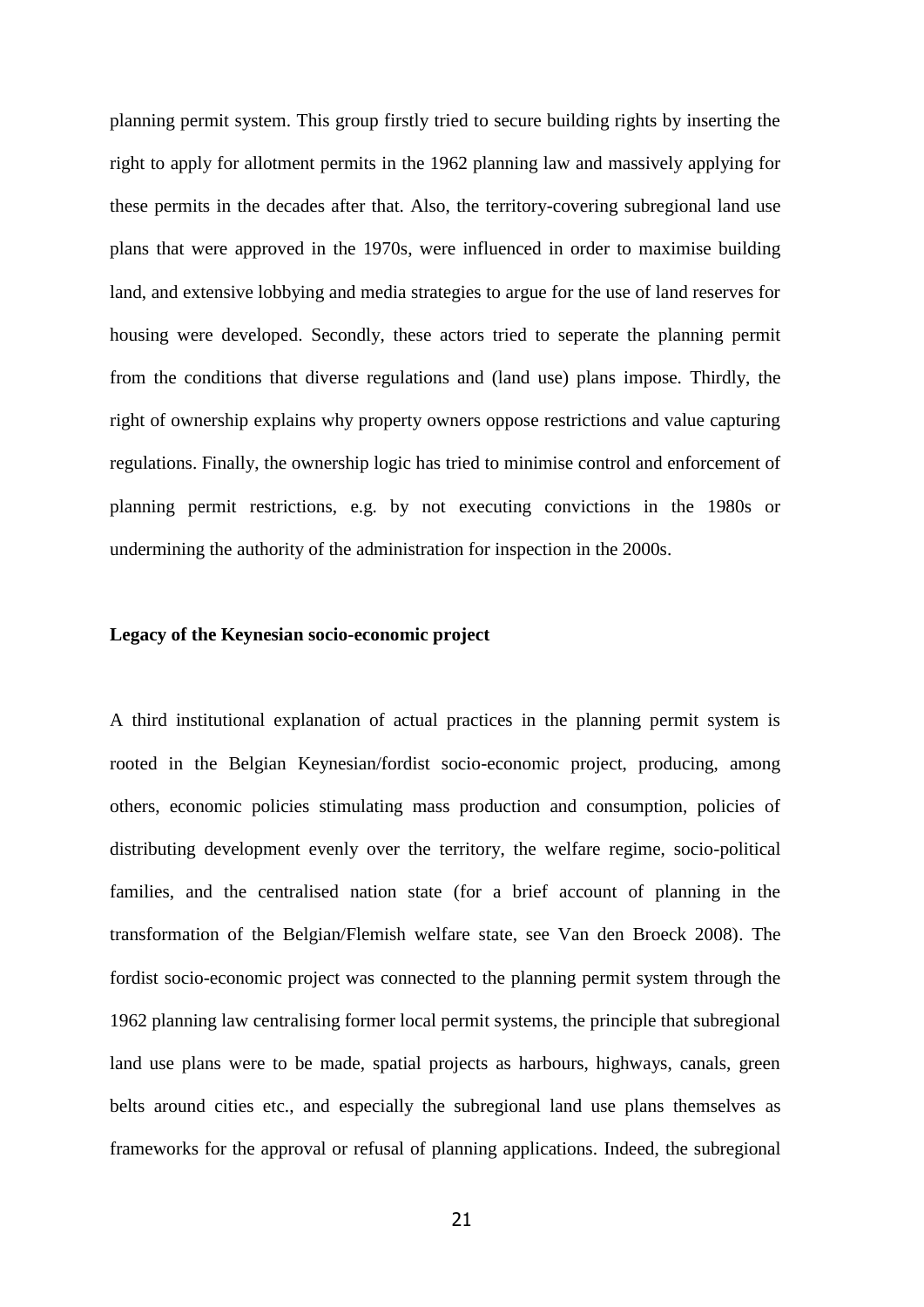land use plans imbued the Keynesian/fordist dynamic of the 1950s, 1960s and 1970s in the planning permit system. Saey (1988) and Albrechts and Swyngedouw (1989) showed how the subregional land use plans '*institutionalised the fordist spatial distribution of both labour and consumption*' expressed in housing, economic, transport and infrastructure etc. policies, and '*were the physical-spatial and societal expression of the social and economic segmentation*'. Furthermore, Fordist regional development policies were ideologically supported by a discourse of emancipating the country as a whole. Politically the socio-economic structure predominantly shows in the CVP rural constituency and ideology of even regional development and prevention of concentration of people in the cities, the latter being socialist (BSP) bastions. Since today the land uses designated in the 1970s to the Belgian/Flemish territory are still for a large part prevalent the fordist logic of spreading development over the territory still to a large extent affects the planning permit system.

## **Fragmented spatial structure of Flanders**

The Keynesian/fordist distribution of development and its later neo-liberal restructuring adds to the historically fragmented spatial structure of Flanders. The latter can be explained by the omnipresent solid ground, the early development of manuring techniques and intensive agriculture, the historical subdivision of agricultural land into small parcels, and the development of a dense local network of roads based on the agricultural structure (De Meulder et al. 1999). The fordist distribution of housing, infrastructure and economic activities, the concomitant production of suburbanisation (De Brabander et al. 1992, Kesteloot 1990, Kesteloot 1993), the promotion of ribbon development through allotments and the possibility to legally fill in gaps in ribbons (see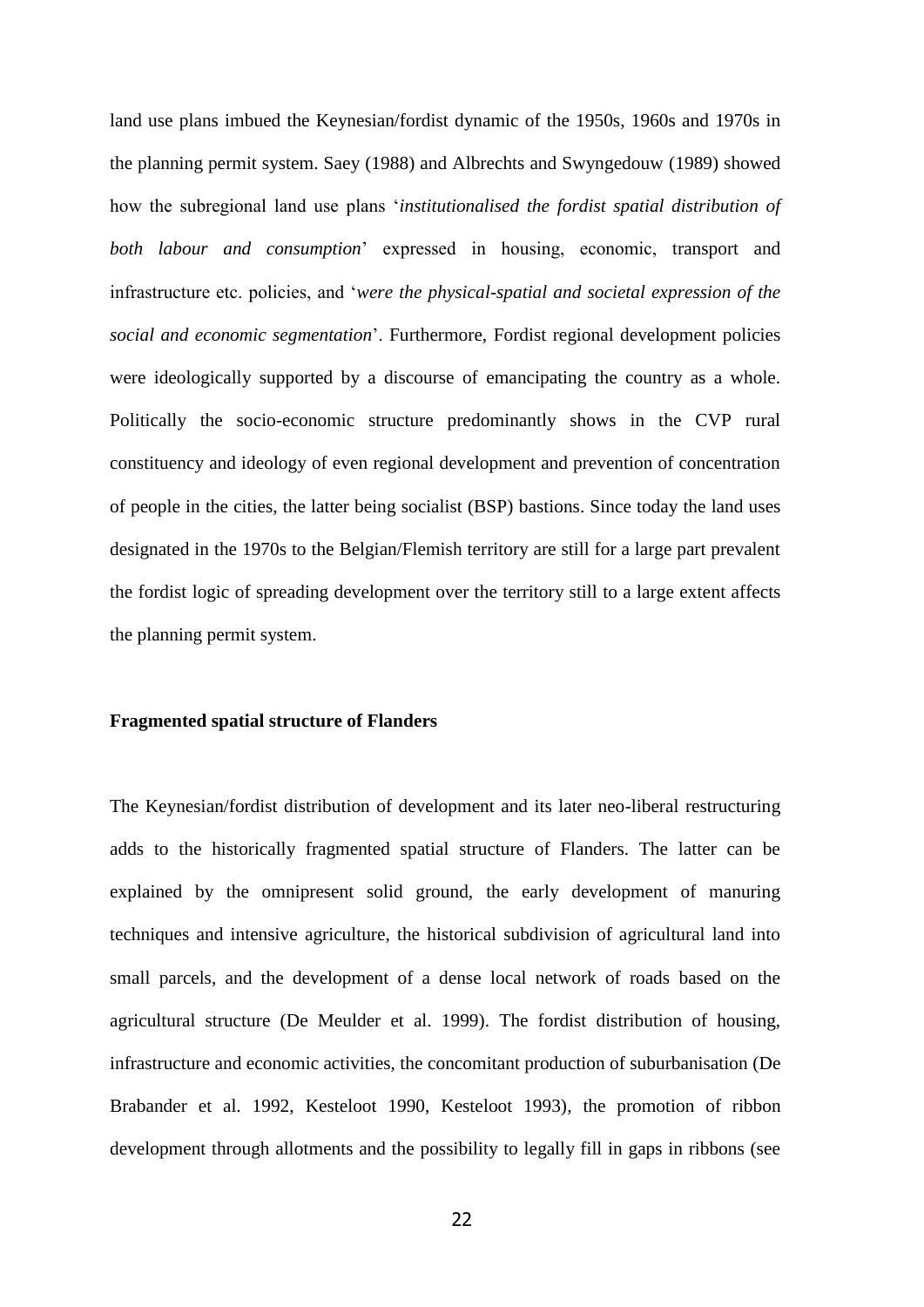section 3), add to that. These factors partly explain the omnipresence of scattered housing, ribbon development and constructions in areas designated in land use plans as non-construction areas, and expecially the continuous struggle over development rights and permits for the latter. It also explains the tensions between the planning permit system and the making of plans.

#### **Subregional plans as individualisation of development rights**

The aforementioned subregional land use plans embedding the Keynesian/fordist project in the planning permit system, also in their own right structure the practices of actors of the planning permit system. Firstly, by designating a land use to every part of the Belgian/Flemish territory, the indeterminacy of the regulations for housing, industrial and agicultural areas (together 75% of the territory) and the large number of housing and industrial areas, the government once and for all gave away the rights over the development of land. In practice, government can only postpone or reverse building rights by buying or expropriating the land. Moreover, once development rights have been executed and land is being built on, the building permit more or less guarantees an eternal development right (Sebreghts 1999). Evidently, this explains the continuous political pressure by owners of constructions in areas designated as non-construction areas to expand their development rights. But secondly, the subregional land use plans also to a certain extent limit development rights, thus - depending on specific regulations - giving room for more collective logics in the planning permit system, the supply of development oriented land uses, the protection of open spaces etc. The changing condition of these factors during the last fifty years have already been discussed in section 3.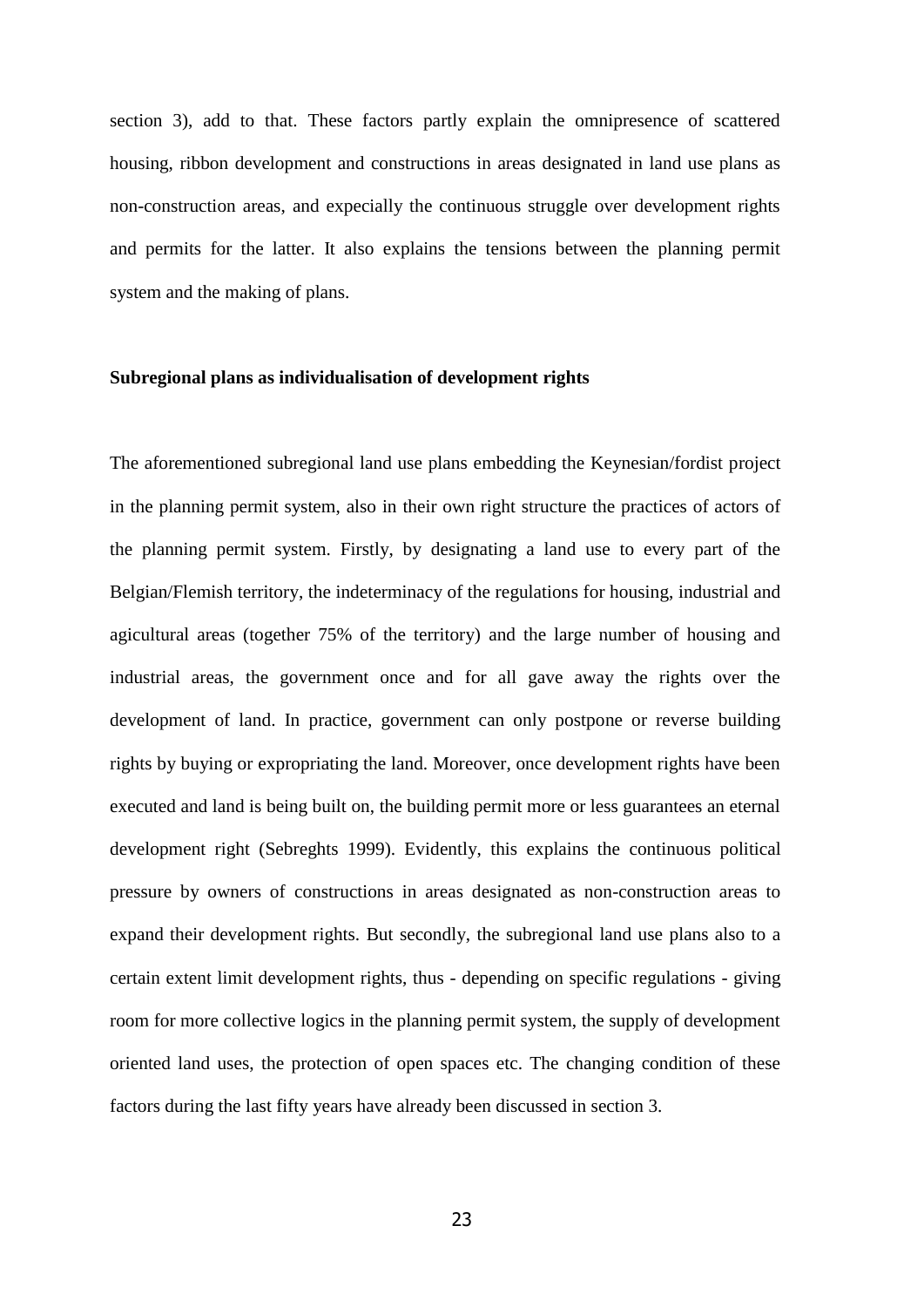#### **The legal profession and debates on the logic of 'legal certainty'**

In section 3 we have seen how the legal profession is an important player in the dynamics of the Belgian/Flemish planning permit system. The logic thereof has been coined as 'legal certainty'. However, within this logic different actors have struggled over the meaning and form of the concept and the way it shapes the legal world and the planning permit system. In the 1980s and 2000s legal certainty was (and still is) predominantly seen as a rather static and conservative principle (Popelier 1999). As such, the law must be so obvious that the application of the general rule to particular cases is possible by pure deduction. The rights thus given to legal subjects, are 'obtained', absolute and can no longer be undermined by government. In fact, 'legal certainty' more or less equals 'the right of ownership'. Actors embedded in this logic are associations of property owners, the construction and development sector, the legal profession defending the rights of property owners and conservative parts of political parties. The dominant position in the 1990s temporary advocated that legal certainty 'has nothing to do with rights of ownership' (Defoort 2007, Popelier 1999, Sebreghts 1999). 'Legal certainty' in legal matters was not to bee seen as equal to 'rigidity'. Since law is produced in an uncertain, evolving society, absolute legal certainty doesn't exist. Laws and statutory plans shouldn't automatically imply a right to execute what is decreed, but must be balanced against the appropriateness of the poposed developments. In spatial planning this would mean that a designated land use doesn't automatically give the right to obtain a permit for the maximum rights associated with this land use. Still, government must provide maximum clearness based on reasonableness, on a number of elements. Discretion for example on local spatial qualities is possible to the extent that the law provides clear principles and conditions within which governments and administrations can act. This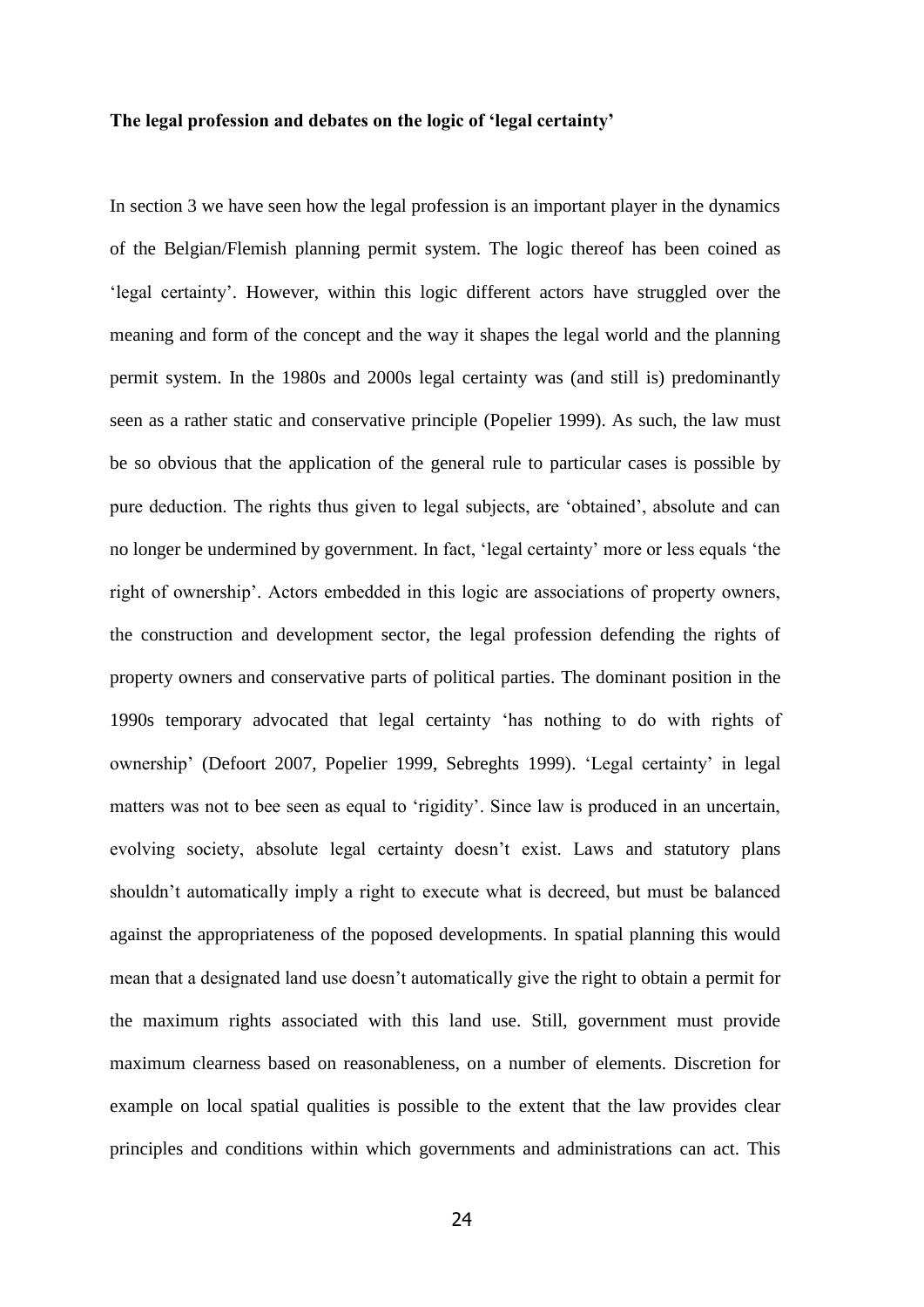dynamic concept of legal certainty was supported by a part of the legal profession, some academics and educations, professional planners, planning administrations etc. The struggle over these two concepts of legal certainty explains why the Belgian subregional land use plans were gradually incorporated in the planning permit system (predominance of the absolute concept of legal certainty), why some planners and laywers - with partial succes - tried to introduce flexible land use plans and independent enforcement in the 1990s, and why owners and other laywers opposed this and reintroduced permissive planning permit evaluation and enforcement in the 2000s.

## **Re-organisations of government**

The kind of planning permit evaluation, enforcement, procedures of appeal and land use plans are also structured by the way government is organised. We see as important factors the position of the Belgian/Flemish administrations involved in the planning permit system (leading in the 1970s and 1990s, limited in the 1980s and after 2003), the contrast between a short term logic of ministers and cabinets and a long term logic of administrations, the division of labour in permit delivery between different governmental tiers, the power relations, tensions and compromises between different governmental tiers (Instituut voor de overheid et al. 2012), and the ecological, social and/or economic themes that are predominant in permit delivery. This also relates to the ongoing processes of re-scaling in Belgium and the concomitant re-distribution of power over municipal, provincial, regional and national tiers of government. Thus, centralisation of the planning permit system in the 1962 spatial planning law is related to the building of the Belgian nation state until the 1960s; the temporary stricter and more collective approach in the 1990s is indebted to the Belgian devolution since the 1970s and especially after 1980 and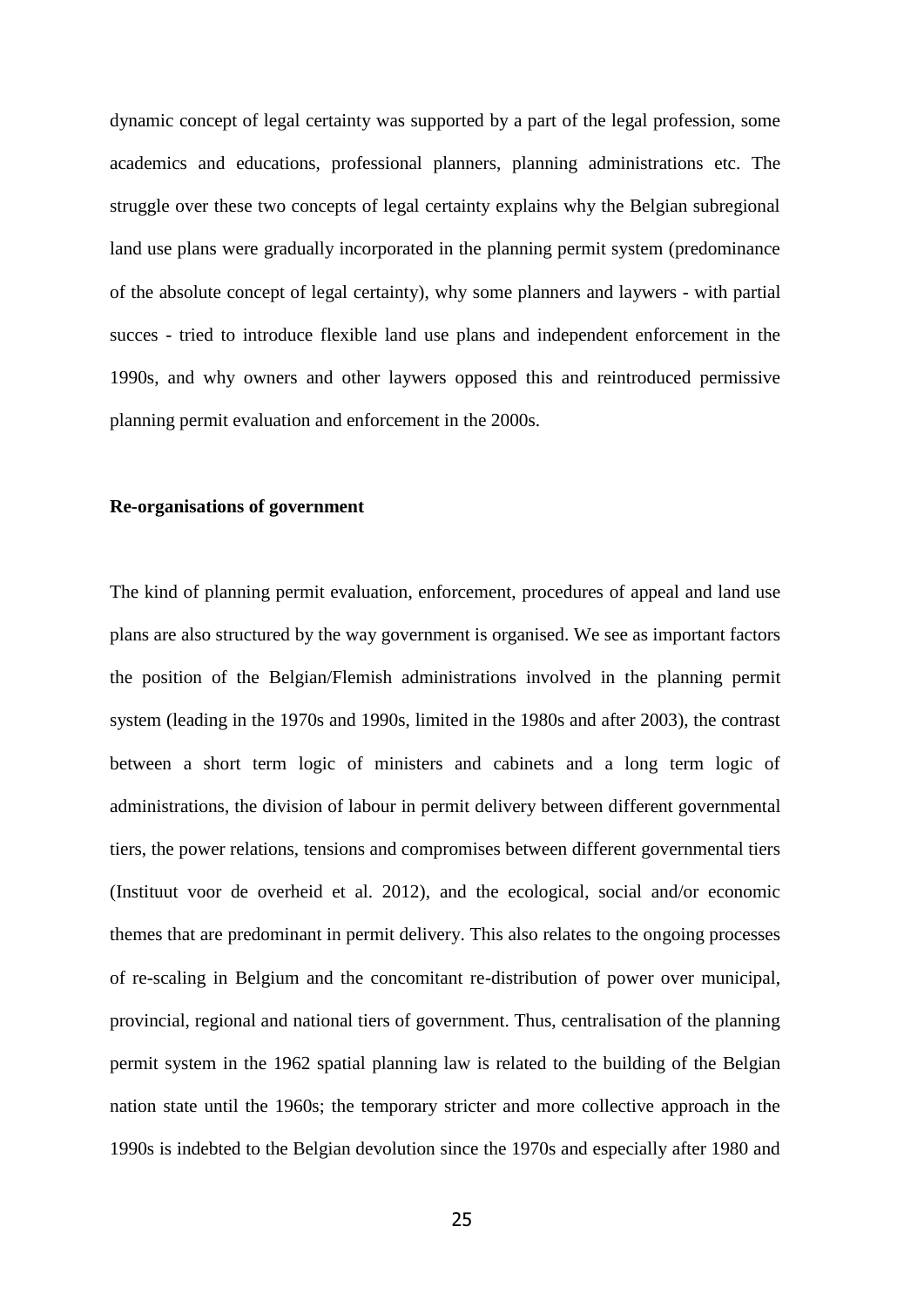the important role of planning in the building of a Flemish identity; the rising autonomy of local authorities in evaluating planning applications in the 1990s but especially after 2000 is partly due to the neo-liberal restructuring of the state; the continuous restructuring of the Flemish administration since 2003 and the weakening of the planning administration and the inspection department, play a role in the restored permissivity in the permit system since 1999.

## **Land and real estate market**

Finally, mobilising the planning permit system also mobilises the logics of the Belgian/Flemish land and real estate market. The relationship between both was to a large extent determined in the 1950s, 1960s and 1970s. In the 1950s - 1960s, the Belgian property market experienced a strong transformation, due to the increased wealth fostering investments in real estate, the fordist distribution of development, better access to the territory, the rise of a real estate and development sector, changes in the financial sector, subsidy systems of government etc. (see above and Lagrou 1983). Reacting to changes in the property market and to the wave of (speculative) allotment permits in that period (see section 3), the left wing part of the christian democratic family argued for a strict control of land prices, priority for social housing corporations, benefits for the less well-off in the housing market, capturing of surplus values of land and the coupling of a non-capitalist land policy to the subregional land use plans (Lagrou 1983). In 1972 - 1973 however, actors involved in the property market strongly and successfully opposed these ideas. After that, ideas on land policies never gained any support again. Indeed, by designating land uses in the subregional land use plans to the whole Belgian territory, creating an excess of building land and giving the right to apply for planning permits in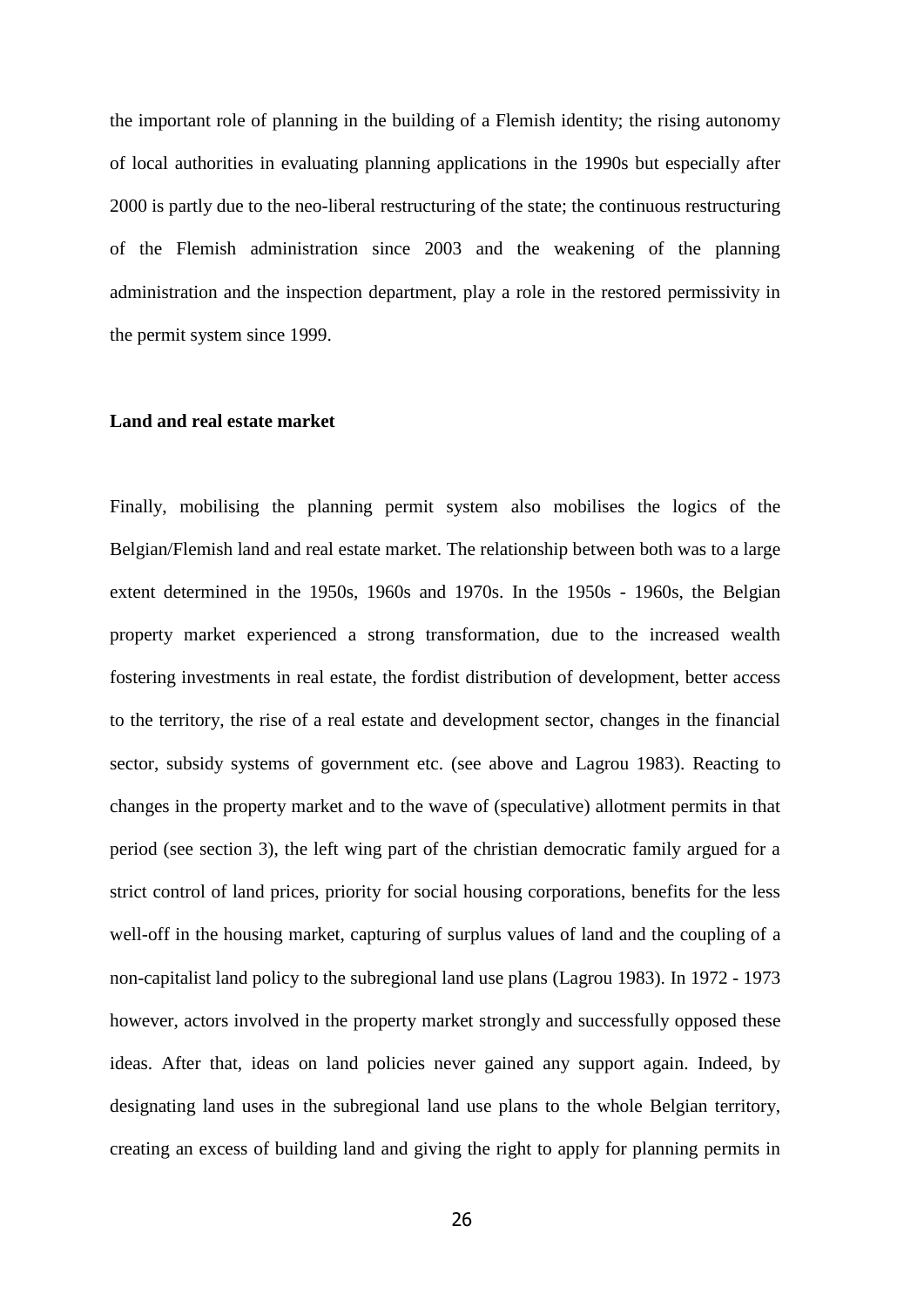different types of building areas, government gave away development rights without being compensated for it and once and for all interfered in the property market.. From then on, designated land uses determined land values, making the planning permit system part of land pricing. By imbueing this logic in the permit system, the advocates of individual ownership exposed the permit system and those mobilising it to a whole range of property trends, thus making it rather impossible to refuse planning applications in areas designated as building land.

## **CONCLUSIONS**

In this paper we have analysed the Belgian/Flemish planning permit system as (re)produced and transformed by different individual and collective actors (section 3) and shaped by a range of institutional dynamics (section 4). This complements a previous more general analysis of Flemish spatial planning instruments since 1962 as organised in different (sub)systems (Van den Broeck, Moulaert, Kuhk, Lievois and Schreurs 2014) and embedded in the rise and transformation of the welfare state. We based this analysis on a strategic-relational institutionalist approach as developed in previous and current research (section 2). This approach argues for a dynamic analysis, showing how changes in actors in relevant social groups and their positions and practices, dialectically related to institutional changes mediating macro-structural changes are drivers of changes in the planning system. Moreover, it enables a deeper understanding and evaluation of the socio-political content and meaning of a planning system and who is privileged or put into disadvantage by the interests and values inscribed in planning systems, their key instruments and institutional frames.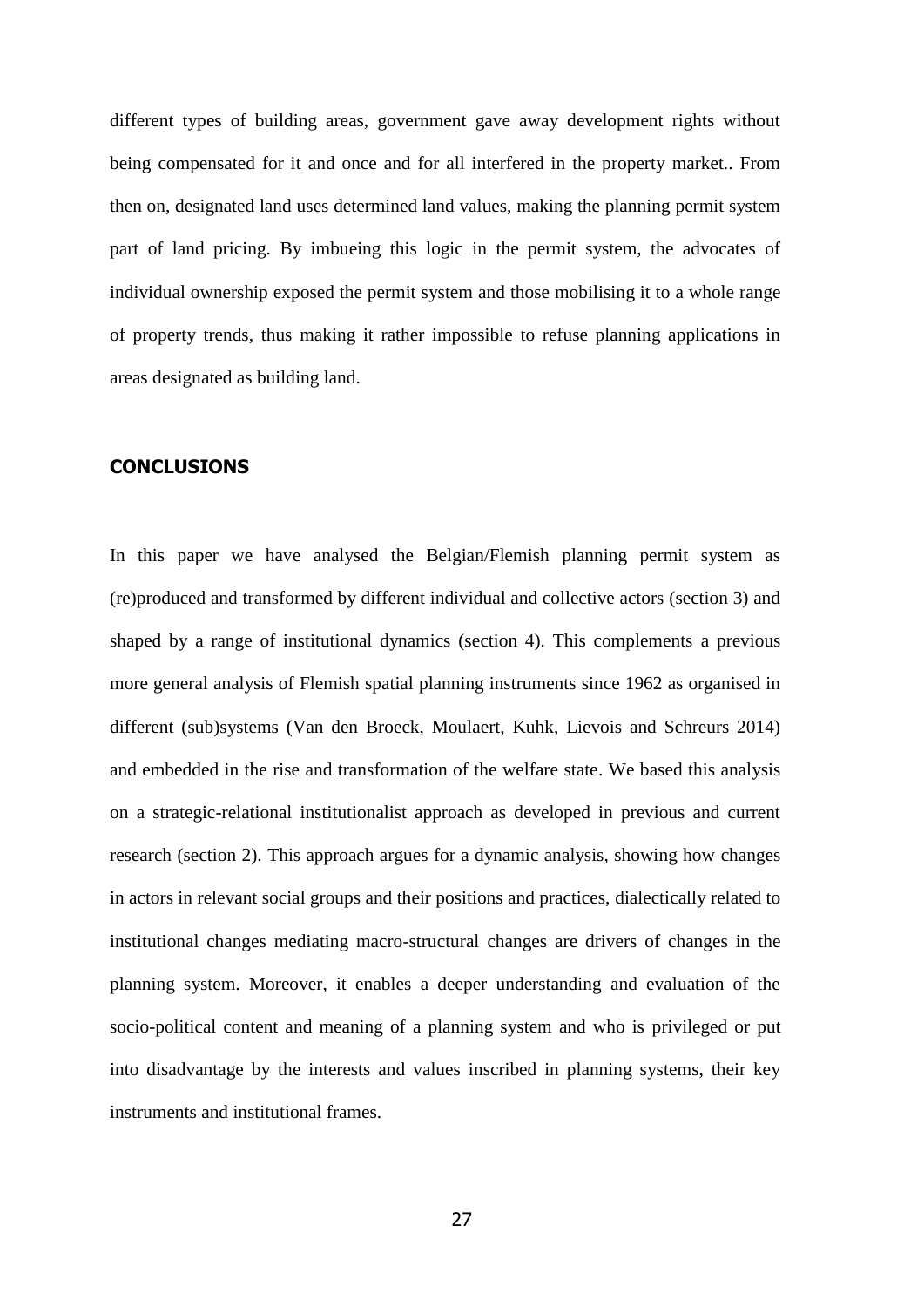Analysing the Belgian/Flemish planning permit system in this way, showed how the planning permit as we know it today has its origins in formalised municipal planning permit regulations around 1800 which were centralised in the 1962 planning law in the context of a developing keynesian welfare state. The latter integrated the stakes of municipalities, urbanists, lawyers and central government, urbanists/planners, political parties, property owners and economic sector. In the 1960s especially land owners mobilised the planning law to apply for allotment permits and secure their property rights. This triggered reactions in the 1960s and 1970s by the agricultural sector, infrastructural planners, urban renewal activists and the housing sector itself, leading to the making of draft subregional land use plans initially aimed at stopping fragmentation of open space but which soon evolved to detailed and legally binding plans designating a land use to the whole Belgian territory. De facto these plans became part of the planning permit system but also made explicit the (vast) opportunities for development. Especially in the 1980s land owners, right wing christian-democrat and liberal parties, rural municipalities and the construction and development sector, influenced the permit system and the subregional land use plans in order to limit control over planning permits and to expand opportunities for land development. In the 1990s the left part of the christian democratic movement, the socialist party, the ecological movement, urbanists, planners, community developers, academics, ngo's etc. succeeded in making the planning permit system less permissive and more discretionary. This reaction is rooted in the protest of the 1960s against consumerism, party based decision making and compartmentalisation along socio-political lines and was supported by Belgian devolution and a rising autonomy of the Flemish region. However in the 2000s the worldwide neo-liberal shift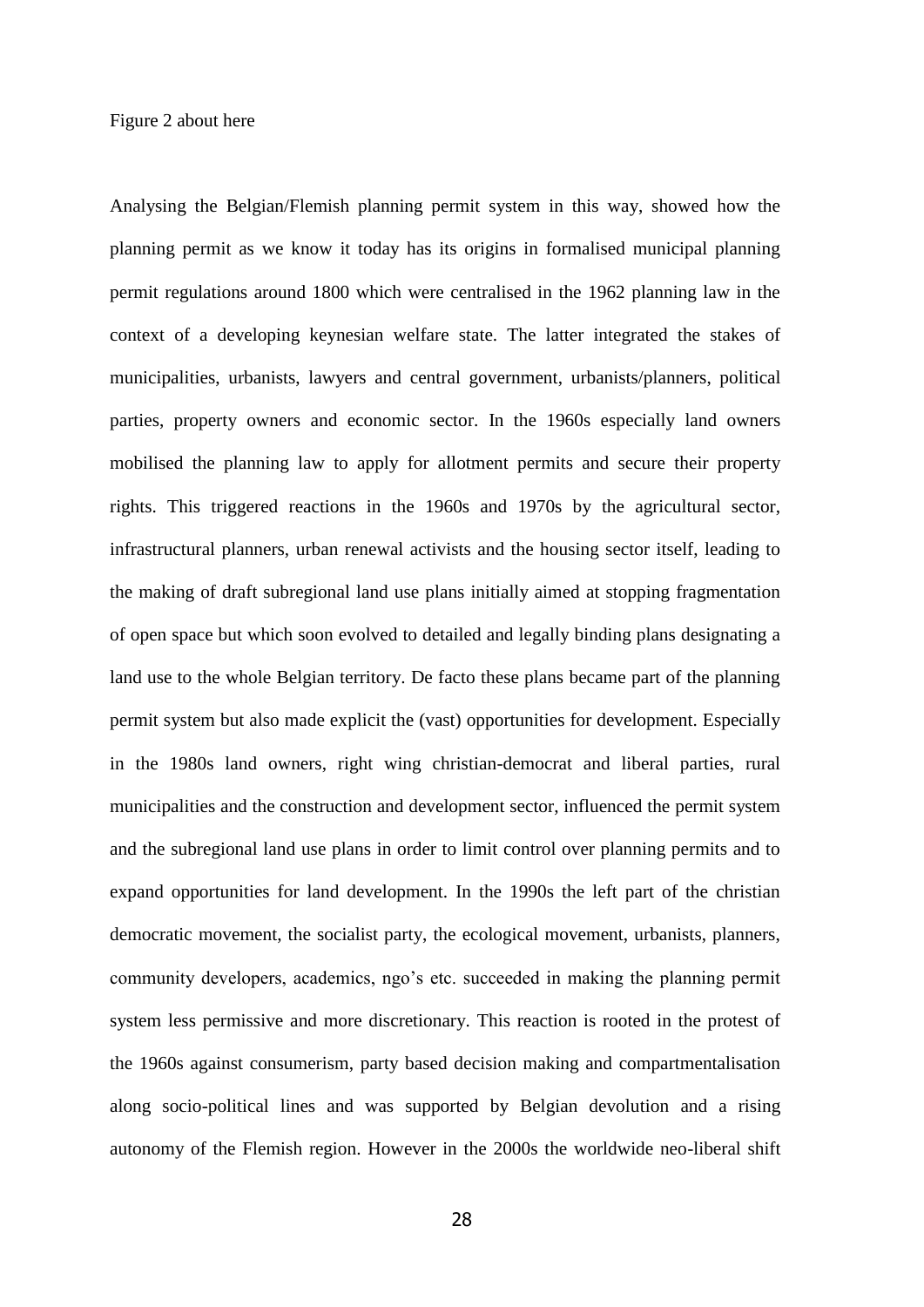empowered rightish political parties, lawyers, and property owners to reverse the changes from the 1990s and to increase development opportunities for property owners and developers.

In the complex dynamics of the planning permit system, one general struggle between actors representing land ownership and actors arguing for collective action in space became especially apparant. In this struggle, land ownership expressed through a permissive planning permit system has shown to be predominant. This is due to the embeddedness of property rights in several Belgian/Flemish institutions, as analysed in section 4: administrative logics, the right of ownership, the legacy of the Keynesian socio-economic project, Flemish historical spatial structure, the proper logic of the subregional land use plans, configurations and ideologies of political parties, de logic of legal certainty, governmental organisation, the logics of the land and property market(s). The changes of the planning permit system in the 1990s, have changed only a small part of the institutional frame which structures the predominant planning permit practice and left the logic of individual land ownership largely untouched.

The strategic-relational institutionalist analysis of the planning permit system opens up pathways for future research and action. Restoring communicative and flexible ways of strategic planning in Flanders (and Europe), requires a complex and situated set of institutional changes in the planning permit system, the right of ownership, housing policies, the structure of the construction sector, land and real estate markets, land policies, land use legislation, government organisation, neo-liberal discourses etc. On the one hand we thus need a further understanding of how these institutions are embedded in the planning system and the way they are (re)produced by different actors. On the other,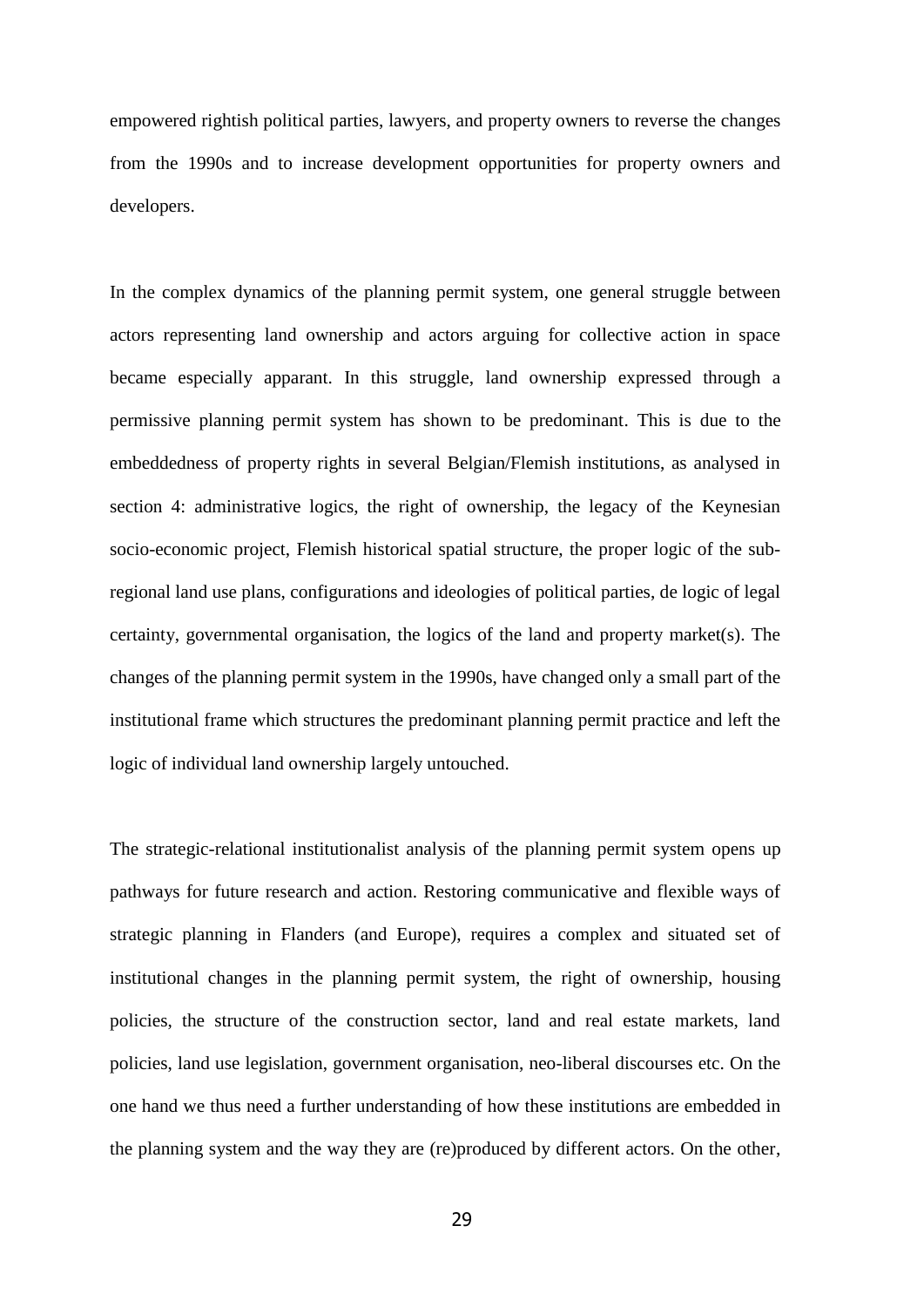innovative planning practices, creating new instruments able to change existing institutional frames oriented towards land fragmentation and urban spraw, should be stimulated. Both research and action need to take into account the dynamic (re)production of planning systems and their socio-political meaning in the dialectical interaction of actors and institutions.

## **Acknowledgements**

This paper is based on [fill in after review]. We are grateful for this support. We also would like to thank the anonymous reviewers for their pertinent comments.

# **Notes**

## **Bibliography**

- Albrechts, L. (1999) 'Planners as catalysts and initiators of change. The new structure plan for Flanders', *European Planning Studies*, 7:587-603.
- Albrechts, L. (2001a) 'Devolution, regional governance and planning systems in Belgium', *International planning studies*, 6:167-182.
- Albrechts, L. (2001b) 'From traditional land use planning to strategic spatial planning. The case of Flanders', in L. Albrechts, J. Alden, and A. Da Rosa Pires (eds) *The changing institutional landscape of planning*, Ashgate Publishing Company.
- Albrechts, L. and Swyngedouw, E. (1989) 'Regionale planning en ontwikkeling: exponenten van maatschappelijke ontwikkeling?', *Ruimtelijke planning*:1-40.
- Anselin, M., Blanquart, G., Demeyere, C., Lauwereys, J., Mortelmans, J., Vanden Borre, P. and Van Havre, D. (1967) 'Themanummer over verkavelingen', *Stero, publicatie voor stedebouw en ruimtelijke ordening*, 1.
- Baelus, J. (1996) 'De wijk, ruimte bij uitstek voor (stads)ontwikkeling', in P. De Decker, B. Hubeau, and S. Nieuwinckel (eds) *In de ban van stad en wijk*, 1 ed. Berchem: EPO.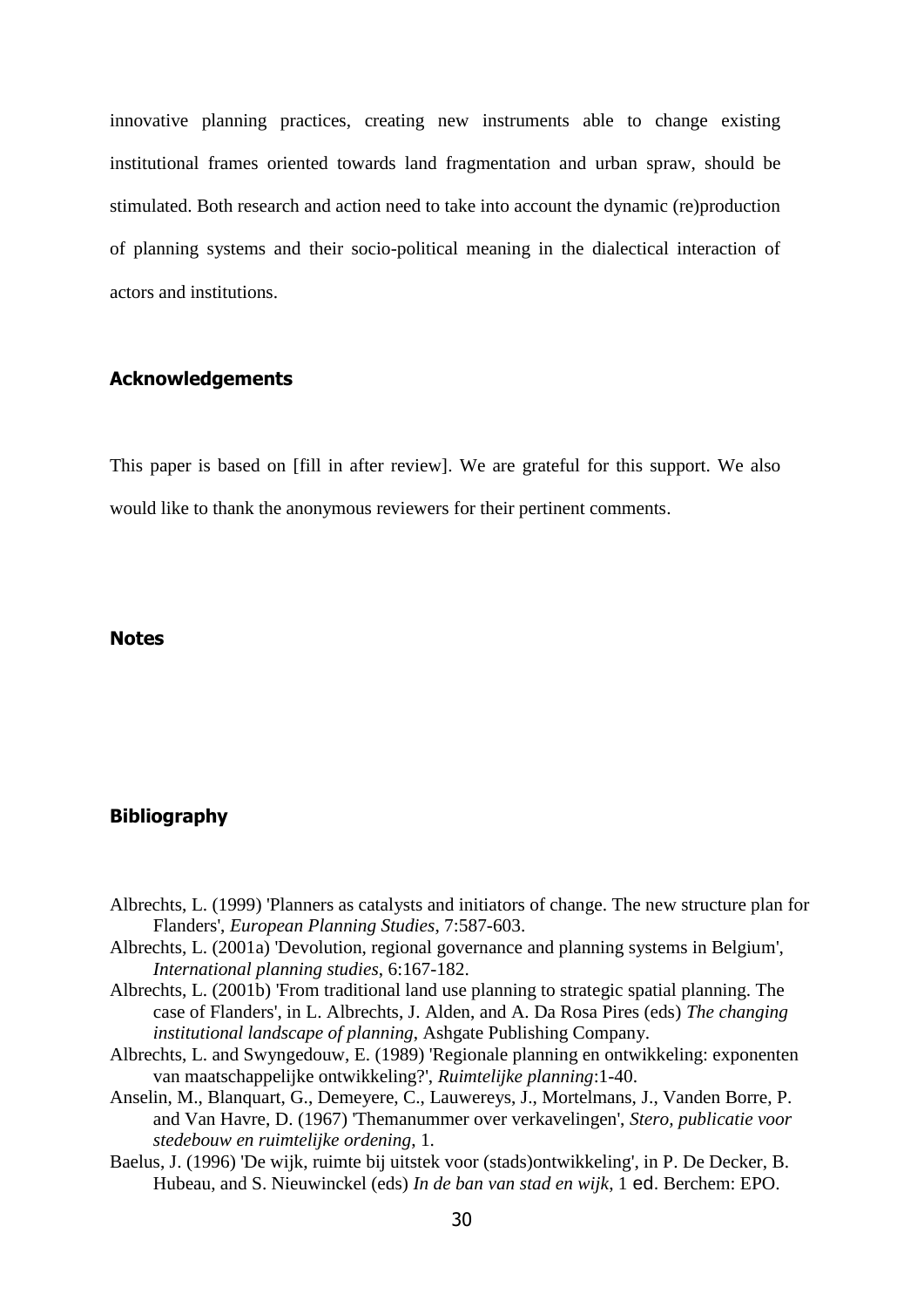- Bouckaert, B. and Dewaele, T. (2000) *Ruimtelijke ordening en stedenbouw in het Vlaamse gewest. C.D.P.K. libri nr. 6* Mys & Breesch uitgevers.
- Braem, R. and Strauven, F. (2010) *Het lelijkste land ter wereld. Heruitgave naar aanleiding van de 100ste verjaardag van Renaat Braem's geboortejaar* Brussel: ASP editions.
- De Brabander, G., Vervoort, L. and Witlox, F. (1992) 'Metropolis: over mensen, steden en centen', Leuven: Kritak.
- De Decker, P. (2011) 'Understanding housing sprawl: the case of Flanders, Belgium', *Environment and planning A*, 43:1634-1654.
- De Decker, P. (2004) 'De ondraaglijke lichtheid van het beleid voor de stad in Vlaanderen. Van geïndividualiseerd woonmodel tot stedelijke crisis, een sociologische analyse.*',*  unpublished thesis, Universiteit Antwerpen.
- De Meulder, B., Schreurs, J., Cock A. and Notteboom, B. (1999) 'Patching up the Belgian urban landscape', *Oase*:78-113.
- Defoort, P.-J. (2007) 'Flexibiliteit in ruimtelijke uitvoeringsplannen: een moeilijke evenwichtsoefening', *T.R.O.S., Tijdschrift voor ruimtelijke ordening en stedenbouw*.
- Goossens, L. (2012) 'Het sociaal huisvestingsbeleid in België. Een historisch-sociologische analysie van de woonproblematiek sinds 1830', in P. De Decker et al. (eds) *Zo lang de leeuw kan bouwen. Liber Amicorum prof. dr. Luc Goossens*, Antwerpen - Apeldoorn: Garant.
- Gualini, E. (2001) *Planning and the intelligence of institutions. Interactive approaches to territorial policy-making between institutional design and institution-building* Ashgate.
- Hubeau, B. (1997) 'De sanctionering van de stedenbouwmisdrijven en de schoonheid der wanstaltigheid: een belgo-vlaams labyrint', *T.R.O.S., Tijdschrift voor ruimtelijke ordening en stedenbouw*:189-190.
- Hubeau, B. (1998) 'De uitvoering van vonnissen bij stedenbouwmisdrijven ... een docudrama?', *T.R.O.S., Tijdschrift voor ruimtelijke ordening en stedenbouw*:619-625.
- Hubeau, B., Lust, S. and Debersaques, G. (2007) *Geannoteerd wetboek ruimtelijke ordening en stedenbouw* Brugge: Die Keure.
- Hubeau, B. and Vandevyvere, W. e. (2010) *Handboek ruimtelijke ordening en stedenbouw*, 2 ed. Brugge: Die Keure.
- Instituut voor de overheid, Idea consult, Omgeving and Hogeschool Gent. (2012) *Onderzoek naar de voor het Vlaams ruimtelijk beleid relevante vormen van intergemeentelijke samenwerking*, Onderzoek voor de Vlaamse overheid, Departement RWO.
- Janssens, P. (1985) 'De ontwikkeling van de ruimtelijke ordening in België', *Ruimtelijke planning*, 14:1-36.
- Jessop, B. (2001) 'Institutional (re)turns and the strategic-relational approach', *Environment and planning A*, 33:1213-1235.
- Kesteloot, C. (1990) 'De economische determinanten van de stedelijke structuren', *Ruimtelijke planning*, 25:1-42.
- Kesteloot, C. (1993) 'Suburbanisatie en stadsgewestvorming', in E. Taverne and I. Visser (eds) *Stedebouw. Geschiedenis van de stad in de Nederlanden van 1500 tot heden*, Nijmegen: SUN.
- Knops, G. ed., Baelus, J., Van den Broeck, J., Vermeulen, A., Hendrickx, D. and Allaert, G. (1992) *Stadsvernieuwing in beweging* Koning Boudewijnstichting in opdracht van de Vlaamse Gemeenschapsminister voor Ruimtelijke Ordening en Huisvesting.
- Lagrou, E. (1983) 'De gewestplannen 1962 1980. De gemiste kans', *Ruimtelijke planning*, Afl. 8:1-84.
- Martens, M. (2001) 'R.U.P., intermediair tussen inhoud en uitvoering*',* unpublished thesis, Eindverhandeling tot het behalen van de graad van gediplomeerde in de gespecialiseerde studies SRO, K.U.Leuven.